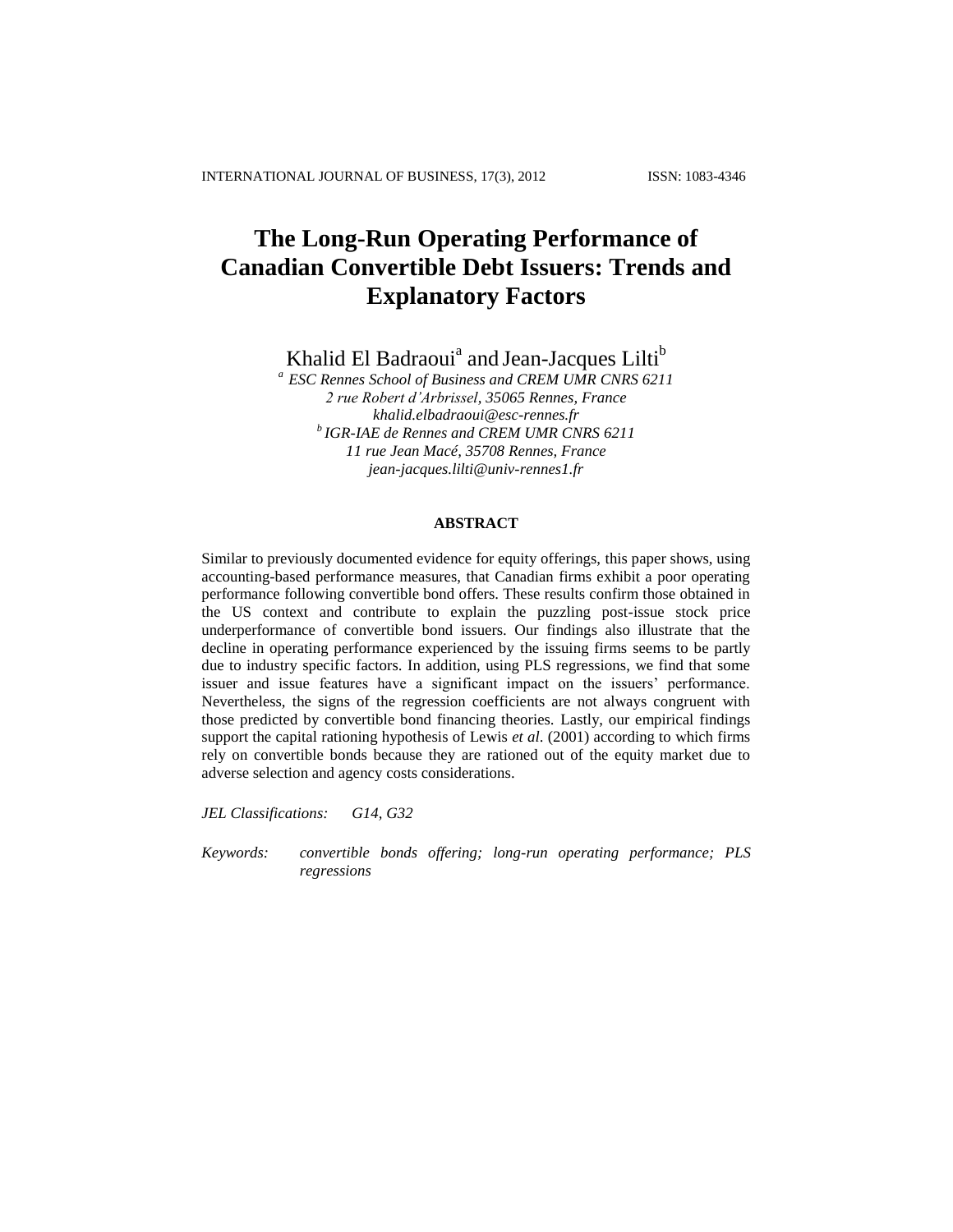## **I. INTRODUCTION**

Convertible bonds (hereafter referred to as CBs) have been used extensively by corporations to raise funds in the bond market through either public or private offerings. According to the agency and signalling theories, in an imperfect market CB financing is not without incidence on the value of the issuing firm. This report confirms the results of previous empirical studies carried out over various periods and in several countries.<sup>1</sup> Indeed, the main conclusion of these studies, formally termed "short-term event studies", is that the announcement of CB offering is associated with a negative signal, but with it, the impact is less pronounced than with the announcement of equity issuance. Given that straight bond offerings do not involve on average any statistically significant reaction, this result seems coherent with both the pecking order theory of Myers and Majluf (1984) and the "backdoor equity" model of Stein (1992).<sup>2</sup>

These studies have investigated stock market reaction to the CB issuance during short-term announcement period assuming that markets are efficient at least under the semi-strong form. However, more recent literature on the long-term behavior of firms' stock price subsequent to Initial Public Offerings (IPOs) and Seasoned Equity Offerings (SEOs) challenged this assumption. It argued instead that the return decrease taking place at the time of the issue announcement was not proportional to the actual informational content of the news at that moment. Indeed, stock issuers' returns continue to decline during several months after the offering. In other words, investors would interpret in an erroneous way the signal conveyed by the issuing firm at the offering announcement period, with the result being that they would take a long time to appraise its real effects on the value of the firm. This "underreaction" calls into question the principle of informational efficiency.

In light of these studies and since CBs are hybrid instruments with characteristics of both debt and equity, many authors turned towards long-term event studies in order to examine CB issuers' post-offering returns over long horizons to get a full view of their stock price performance. Lee and Loughran (1998) and Spiess and Affleck-Graves (1999), amongst other authors, find that American firms issuing CBs significantly underperform their matched counterparts up to five years after the offering. Similar underperformance was found on both the Japanese (Kang *et al*., 1999) and the British markets (Abhyankar and Ho, 2006). One key element of these studies is that the long-term drift in stock returns is in the same direction as the initial reaction of the stock price at the time of the announcement. This suggests that, as with equity offerings, investors tend to underreact to the information contained in the announcement, so that the full impact of the CB issue is only recognized over a longer time horizon

Because the primary role of accounting information, more precisely accounting earnings, is to provide useful input to analysts and investors in financial markets, some authors have examined to which extent the decline of firms' long-term stock price profitability subsequent to CB offerings is driven by the fall of their operating performance.

A number of long-term event studies have analyzed the operating performance of American firms following CB issues. The pioneering work of Hansen and Crutchley (1990) shows that issuing firms have an operating profitability significantly lower than that of nonissuing firms over the three year post-issue period. This conclusion was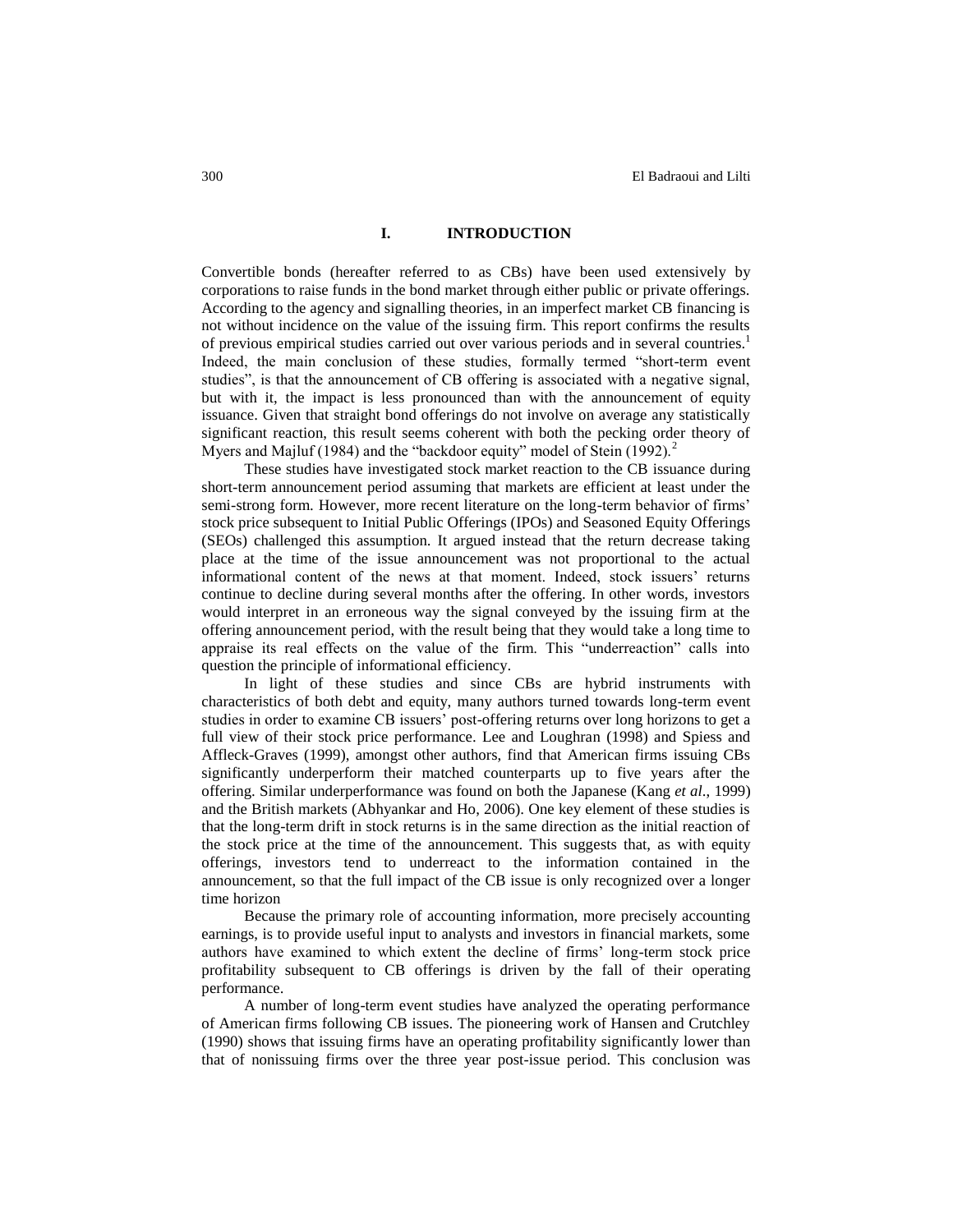confirmed by Lee and Loughran (1998) who also find that issuers' operating performance experiences a sharp decline following the offering. Interestingly, CB issuers do not record any significant overperformance prior to the offering as has been documented for equity issuers by McLaughlin *et al*. (1996) and Loughran and Ritter (1997).

The post-issue operating underperformance is also supported by McLaughlin *et al*. (1998) and Lewis *et al*. (2001) findings. Nevertheless, contrary to Lee and Loughran (1998), these authors report a substantial improvement in operating performance prior to the offering for issuing firms vis-à-vis a set of matching firms during the pre-issue period. According to these authors, this outperformance is coherent with an extension of the timing hypothesis of equity issues (Loughran and Ritter, 1997) to explain CBs issuance. More recently, Chou *et al*. (2009) examine whether earnings management, as reflected in discretionary current accruals around the time of the offering, can explain the long-run underperformance of CB issuers. Their findings show that issuers experience declines in operating profitability ratios following convertible debt offers, with these post-issue declines being particularly pronounced for issuers with aggressive earnings management in the issue year.

Even though previous studies carried out in the US market led to mixed results concerning the pre-issue operating performance, all of them clearly show that issuers' post-issue operating profitability is definitely lower than that of their benchmark. The similarity of this post-issue decreasing pattern to that of seasoned equity issuers (McLaughlin *et al*., 1996 and Loughran and Ritter, 1997) reinforces Stein (1992) argues that CBs are issued because the security permits management to infuse the firm's capital structure with equity through the "backdoor".

These conclusions are mainly drawn from studies conducted in the US market, which makes it important to provide further evidence on the Canadian context. In fact, although the Canadian and American financial systems have much in common, there are nevertheless significant differences that may affect issuing firms' operating performance. First, Canadian firms are much smaller than their American counterparts. As pointed out by Loncarski *et al*. (2008), this would potentially imply "*that the issuers in the Canadian market differ from their US counterparts, thus having a different motivation for the use of convertible bond loans*". Secondly, the two countries differ in terms of industry structure as well as in terms of institutional and regulatory aspects, and this is more likely to affect differently issuing firms' performance in these two countries. Thirdly, Canada and U.S. also differ in several features of corporate governance. Indeed, the ownership structure in US public companies is widely diffused, but highly concentrated in their Canadian counterparts. In fact, Morck *et al*. (2000) point out that about 50% of the 500 biggest Canadian companies are privately held, and among the remaining firms, only 20% have large ownership. Moreover, whereas the US governance regime is mandatory, the Canadian regime is widely voluntary (Anand, 2005). Such divergences in corporate governance pattern could potentially lead to performance differences between firms conducting major corporate events (such as CB offerings) in the two contexts.

Our research is also motivated by data mining hypothesis. Fama (1998) argues that it is useful to investigate whether the performance pattern following securities issuance, referred to as "the new issues puzzle", documented in the US context holds true in other countries so that to make sure that such pattern is not a manifestation of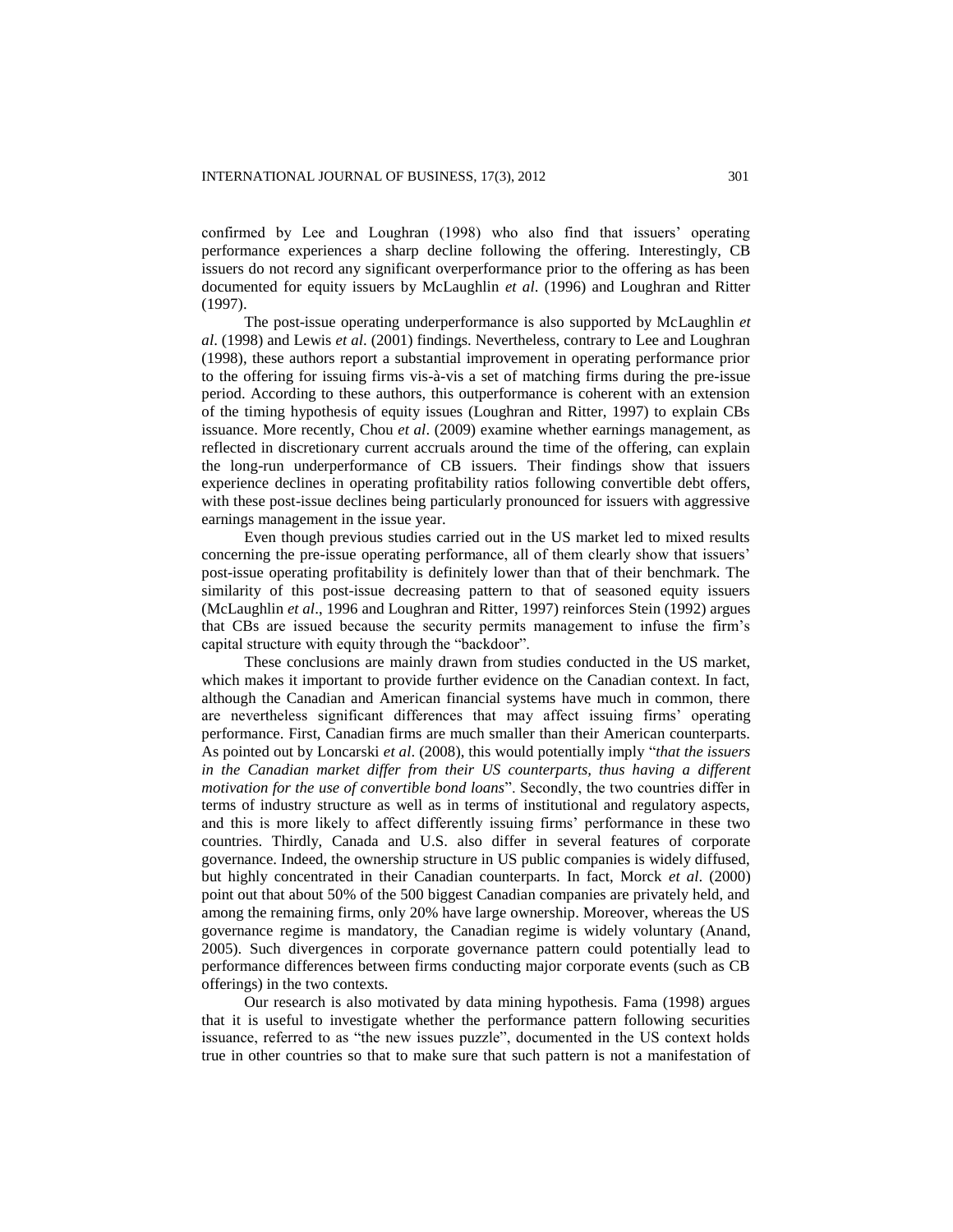data mining. Hence, our evidence on the performance of Canadian CB issuers might help to elucidate this puzzle. Finally, despite the importance of CBs in the Canadian market (about CA\$30 billion over the period 1990-2005), to the best of our knowledge little has been done to study the motivations and the wealth effect associated with the issuance of CBs in the Canadian market.<sup>3</sup> This paper intends to fill this gap by measuring and analyzing the long-run operating performance of Canadian CB issuing firms.

For all above stated reasons, analyzing CB issues performance in the Canadian context and contrasting the findings with those coming from the US market would contribute to a better understanding of the reactions induced by the issuance of this financial vehicle.

The purpose of this article is twofold. First it aims at evaluating the operating performance attained by the Canadian issuing firms before and after the CB issue by means of long-term event study methodology. Second, from our empirical results, we examine the explanatory factors of the Canadian CB issuers' performance. Previous theoretical and empirical studies about the American issuers indicate that financing by CBs is particularly well adapted to young, small-size firms, showing high levels of informational asymmetry, high risk and a strong potential of growth. It also shows that some issue features as well as the dynamism of the CBs market impact the performance of CB issuers. Consequently, one can suppose that the extent of the operating performance in the long-run of CB issuers is related to three groups of explanatory variables characterizing, respectively, the issuing firm, the CB offer and the offering market conditions. To achieve this aim, we draw on the multivariate analysis of issuers' operating performance using the PLS approach.

The remainder of the article is organized as follows. In the next section we present the theoretical factors underlying the issuance of CBs. In the third and forth section we describe, respectively, the data and the methodology used in the study. In the fifth section we present the results of the event study. The sixth section is devoted to the analysis of the explanatory factors of CB issuers' performance. The final section wraps up the study with a conclusion.

#### **II. UNDERLYING MOTIVATIONS FOR A CB ISSUE**

Given their hybrid nature, CBs are theoretically perceived as a solution to the market imperfections associated primarily with agency conflicts of interest, moral hazard, financial distress and sequential financing problems. These problems generate costs which are likely to affect the firm's operating performance and consequently its value. Several theories coexist and can be used as conceptual framework to explain the longrun operating performance following CB issues.

#### **A. Insensitivity to Issuer Risk**

According to Brennan and Schwartz (1988), CBs are likely to be issued by firms perceived by investors as being risky, firms whose risk is difficult to assess, or firms whose investment policies are hard to forecast. Thus, the stock price of these firms will likely undergo a dramatic discount in the event of financing by common equity issues, due to potential adverse selection costs. In the same way, if these firms choose to issue straight bonds, capital suppliers will require a higher interest rate resulting from an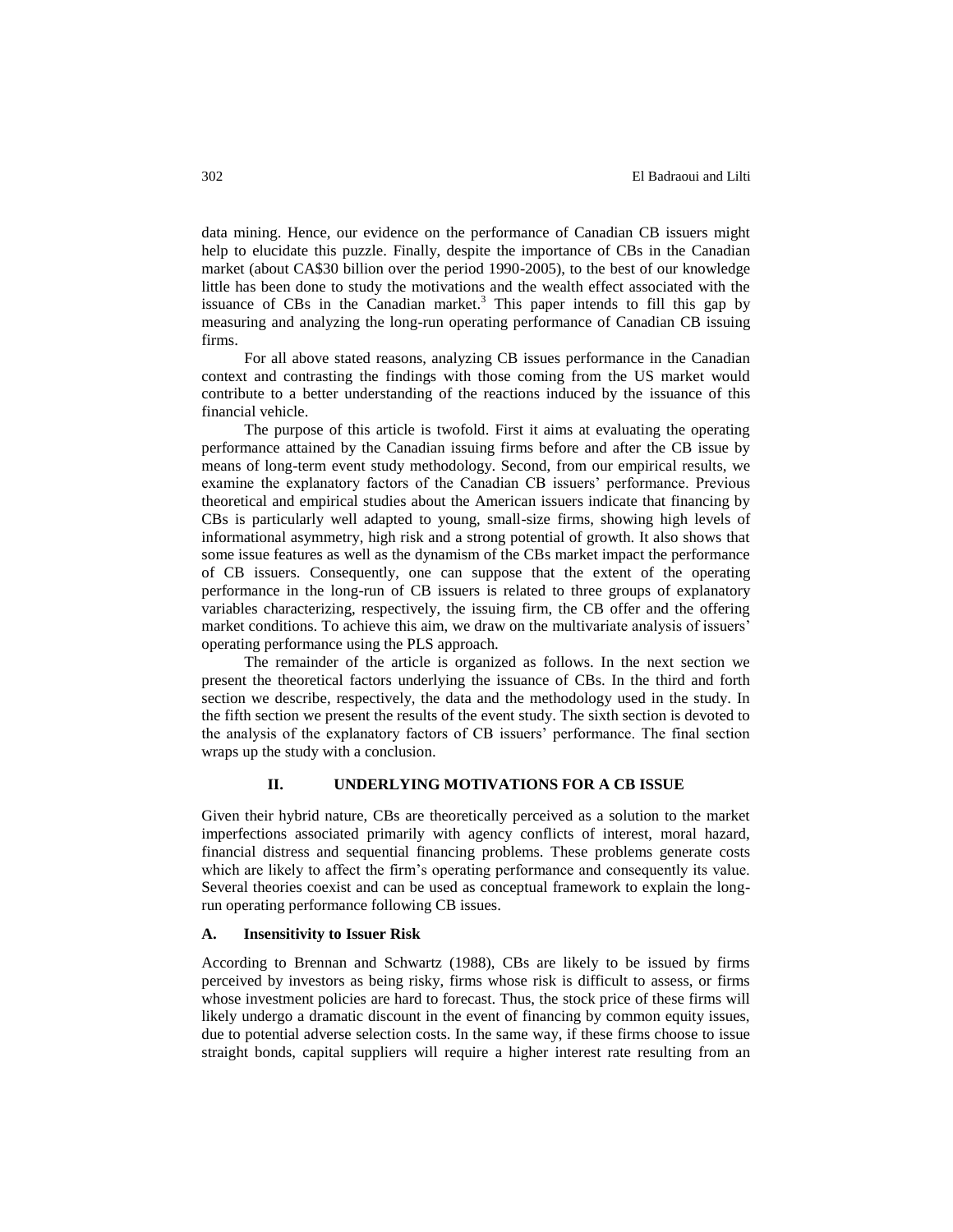important risk premium in remuneration of the default risk that they are exposed to. However, the value of CBs is relatively insensitive to the issuer operating and financial risk. That is explained by the fact that the decline in the value of the debt component which would be induced by an increase in the issuer risk would be outweighed, at least partially, by the improvement in the value of the optional component which would result from the same increase in risk.

#### **B. Reduction of Debt Agency Conflicts**

Green (1984) models the conflicts of interest between shareholders and bondholders also known as risk shifting or asset substitution problem - within the particular framework of CB financing. In fact, the optional component of the CB enables bondholders to benefit from a possible increase in the value of the stockholders' equity and to reduce wealth transfers due to managerial incentive to place more risk on the debt holders without providing them with additional compensation. Hence, the conversion feature of the CB can be viewed as a managerial commitment not to carry out asset substitution.

#### **C. Reduction of Equity Agency Conflicts**

Green (1984) considers CBs as a substitute of debt and thus, he does not explicitly address the issue of agency costs inherent in the conflicts of interests between managers and shareholders. According to Jensen (1986) and Stulz (1990), in mature firms cash flow abundance and scarcity of genuinely profitable investment opportunities often lead to injudicious financial choices. CBs however can enhance the value of the firm through mitigating the equity agency costs. Indeed, CBs constrain managers to adhere to a more strict financial discipline so as to encourage bondholders to exercise the conversion option, leaving funds in the firm.

#### **D. Reduction of Adverse Selection and Financial Distress Costs**

Stein (1992) argues that CB is a suitable way to raise external capital in a deferred way for firms facing significant asymmetric information and financial distress costs, and thus they are regarded as a substitute of equity ("backdoor equity").<sup>4</sup> More formally, Stein's model shows that firms with strong informational asymmetry and/or high level of debt will be more likely to issue CBs rather than issuing common stocks or straight bonds for two main reasons: (1) Relying on straight debt increases the probability of bankruptcy (cost of financial distress) for these firms; (2) Issuing new equity is likely to be very expensive because of adverse selection costs (Myers and Majluf, 1984). Consequently, theory predicts that firms with significant amount of financial leverage and adverse selection costs will tend to issue CBs to reduce these external financing costs.

### **E. Minimization of Sequential Financing and Overinvestment Costs**

Mayers (1998) states that CBs are useful in economizing on costs associated with the sequential financing while controlling overinvestment problems. Indeed, if the firm has valuable investment opportunities, bondholders will prefer to exercise the conversion option, leaving funds in the firm and reducing financial leverage. Whereas, if firm's investment opportunities turn out to be unprofitable, bondholders will not exercise the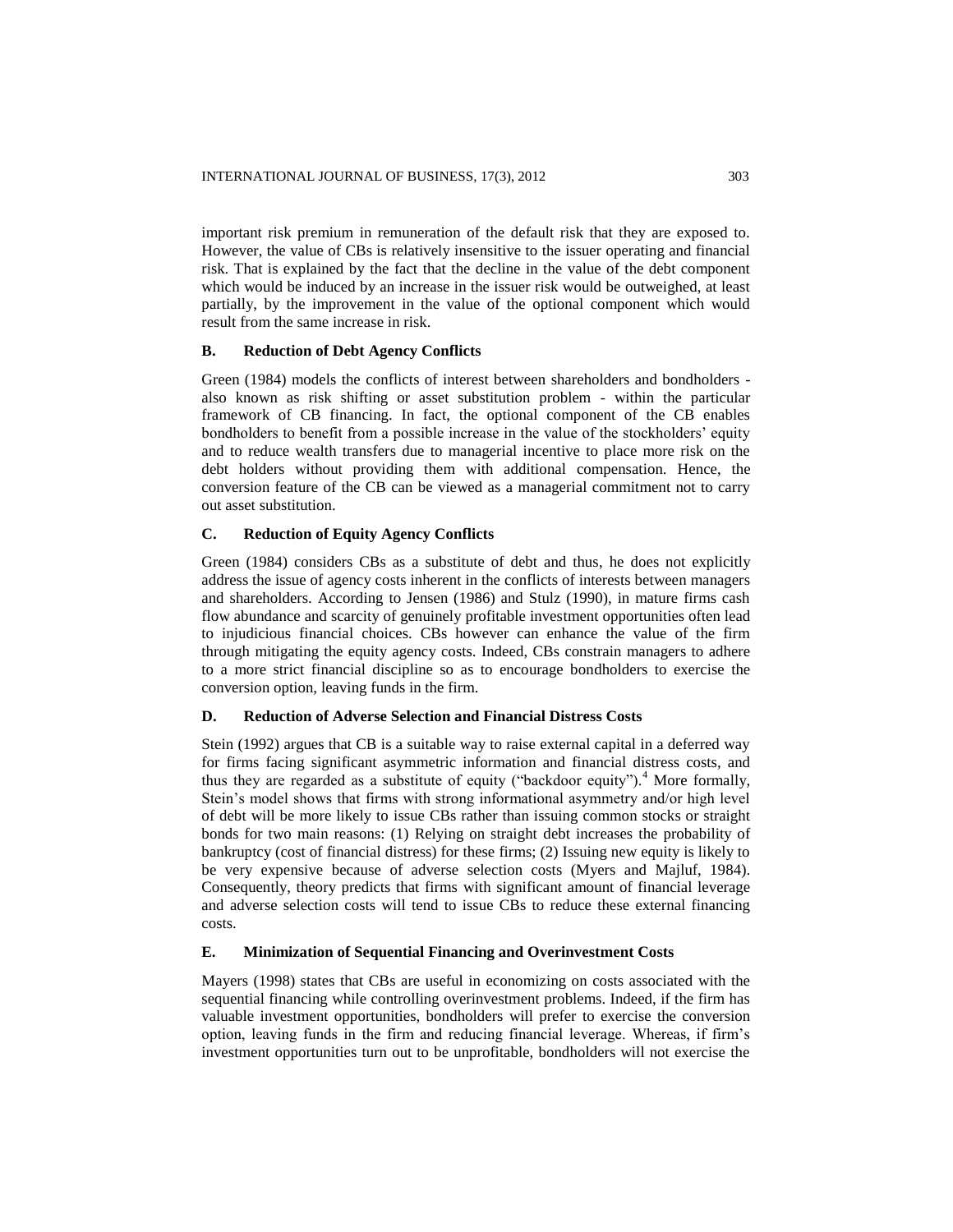conversion option, but in turn, surrender their bonds for redemption, thus controlling managers' incentive to overinvest.

These various theoretical models differ in their assumptions about the specific causes of equity- and debt-related external financing costs. Nevertheless, all of them suggest that CBs are issued with the aim of mitigating these costs and inducing managers to improve firm's profit through making efficient investment decisions. It is thus interesting to check if the implications of the theories on CB financing are consistent with patterns emerging from our analysis of the long-run operating performance of Canadian issuers.

## **III. SAMPLE SELECTION AND DESCRIPTIVE CHARACTERISTICS**

Our original sample is made up of 310 completed domestic CB offerings carried out on the Canadian market over the period of January 1990 to December 2002.<sup>5</sup>CB offeringsrelated data was retrieved from the annual reports "Record of New Issues" published by Financial Post Data Group. Whenever the offer data were not available in these reports, or more certainty was needed, they are taken directly from the offering prospectuses available either from the System for Electronic Document Analysis and Retrieval (SEDAR) (issues after January 1997) or from the manual records of the Montreal's Autorité des Marchés Financiers (issues before January 1997). Among the original CBs sample we excluded certain issues in the following order: (1) The sample is limited to public CB offerings conducted by nonfinancial firms. Indeed, private issues are not considered since no formal disclosure documents need to be prepared for these issues, making it difficult to gather all issue features needed in our analysis. Financial firms are excluded due to their specific financial structure and corporate governance (Berger *et al*., 1997); (189 issues excluded). (2) Drawing on Spiess and Affleck-Graves (1999), we exclude issues including warrants as well as all issues involving exchangeable bonds; (6 issues excluded). (3) In the final sample, we only keep issuing firms for which accounting data are available in Worldscope database at least for the fiscal year-end prior to the CB offering. Insofar as it is possible, missing data, if any, were drawn from Stock Guide database. No other restriction was imposed regarding the availability of accounting data during the pre- or post-issue period. The panel sample is unbalanced, reducing the impact of the survival bias and maximizing the sample size; (14 issues excluded). (4) Finally, some firms are multiple issuers of CBs. Because we examine the multi-year pre- and post-operating performance, a CB offering is kept in the sample insofar as it is neither preceded by a CB offer during the last three years, nor followed by another CB offer in the three subsequent years. Such restriction aims to accommodate dependence for statistical tests which would be induced by overlapping operating abnormal returns; (6 issues excluded). Applying these refining criteria results in a final list of 95 offerings.

Summary statistics for issuers and issues are reported in Table 1. Values reported are those of the fiscal year before the offering unless stated otherwise.

The average (median) issuer has a book value of assets of CA\$1.2 billion (CA\$219 million). Although these values are close to those reported by McLaughlin *et al*. (1998) and Lewis *et al*. (2003) in the American context, this pattern does not hold when the original sample is considered. In fact, our final sample is somewhat tilted toward relatively large firms because our selection criteria keep private placement,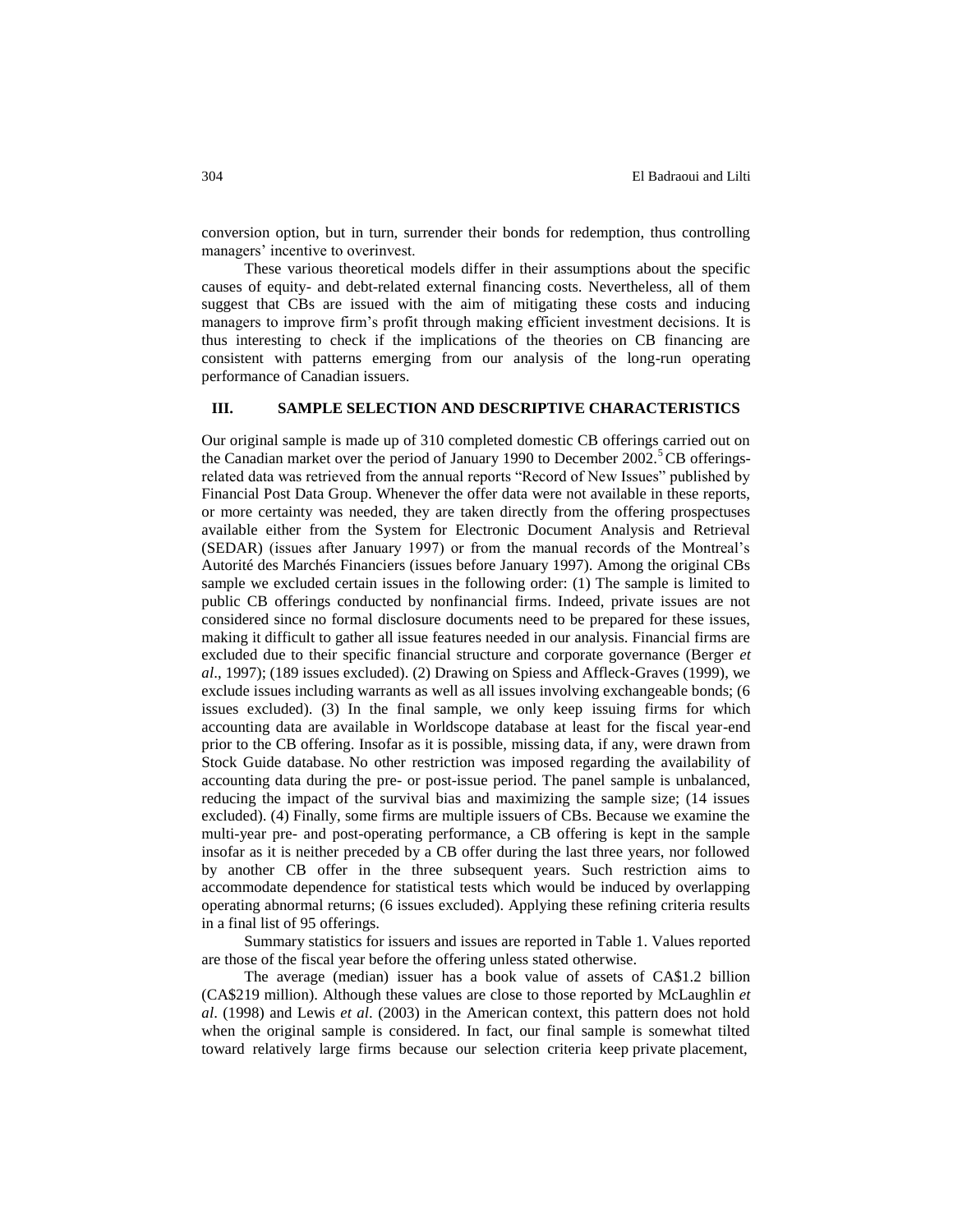| Summary statistics for issuing firms in the final sample |         |         |                    |  |  |  |
|----------------------------------------------------------|---------|---------|--------------------|--|--|--|
|                                                          | Mean    | Media   | Standard deviation |  |  |  |
| Panel A : Issuer features                                |         |         |                    |  |  |  |
| $(1)$ TA (in millions of CA\$)                           | 1203.94 | 291.16  | 2179.10            |  |  |  |
| $(2)$ MV (in millions of CA\$)                           | 732.55  | 159.63  | 1618.60            |  |  |  |
| $(3)$ M/B                                                | 1.63    | 1.31    | 2.41               |  |  |  |
| $(4)$ Levrage                                            | 0.31    | 0.31    | 0.21               |  |  |  |
| $(5)$ Age                                                | 24.84   | 15.24   | 26.01              |  |  |  |
| (6) Volatility                                           | 0.50    | 0.45    | 0.27               |  |  |  |
| $(7)$ Beta                                               | 0.65    | 0.48    | 0.71               |  |  |  |
| $(8)$ Run-up                                             | $-0.04$ | $-0.03$ | 0.29               |  |  |  |
| Panel B : Issue features                                 |         |         |                    |  |  |  |
| (9) Relative issue size                                  | 0.24    | 0.16    | 1.32               |  |  |  |
| $(10)$ Maturity                                          | 8.20    | 7.05    | 4.71               |  |  |  |
| $(11)$ Conversion premium                                | 0.35    | 0.20    | 0.60               |  |  |  |

**Table 1**

Notes: (1) Book value of total assets. (2) Market capitalization. (3) Market capitalization scaled by book value of equity. (4) Total debt scaled by book value of total assets. (5) Number of years from the incorporation date to the offering date. (6) Annualized historical volatility estimated over the 250-trading-day period preceding the offering announcement date. (7) Equity systematic risk estimated by beta of the standard two-parameter market model over the 250-trading-day period preceding the offering announcement date. (8) Issuer stock returns cumulated over the 75-trading-day period preceding the offering announcement date. (9) Offering proceeds scaled by total assets. (10) Number of years until the expiration date of the CB. (11) The percentage amount by which the price of the CB exceeds the underlying stock price at the offering announcement.

typically conducted by small firms, out of our analysis. One can also observe a wide gap between the mean and the median of the variables proxying for firm size (total assets and market capitalization), suggesting that their distribution is skewed. This pattern can be explained by the presence in our sample of ten large firms representing approximately two thirds of the total value of each of these size variables. The book to market ratio (B/M), which proxies for growth opportunities and informational asymmetry, is particularly high among issuing firms. The average value of this ratio is 1.63 compared to 1 for nonissuing firms' sample. This coincides with the prediction from Stein (1992) who argues that CBs are an effective means of raising external capital in the presence of information asymmetry, and also with the empirical findings of Essig (1991), who points out that issuing firms have more growth opportunities than their counterparts. Also, in accordance with both Stein's model and Essig's findings, the table reveals that issuing firms are highly levered. Indeed, the average "total debt/total assets" ratio is 31%, which is greater than 24% reported recently by King and Santor (2008) for a set of more than 600 Canadian firms. Estimated issue average proceeds is 24% of total assets. This high percentage confirms that CBs are a tool providing substantial financing to firms on the Canadian market.<sup>6</sup> Furthermore, it shows that CB financing decision is regarded as an important event which is likely to have a significant incidence on the firm's financial structure and value. Finally, the maturity of Canadian issues is much shorter than that of US offerings. While we record an average CB maturity of only 8.2 years, Kim and Stulz (1992) find average maturities of around 16 years for US convertibles.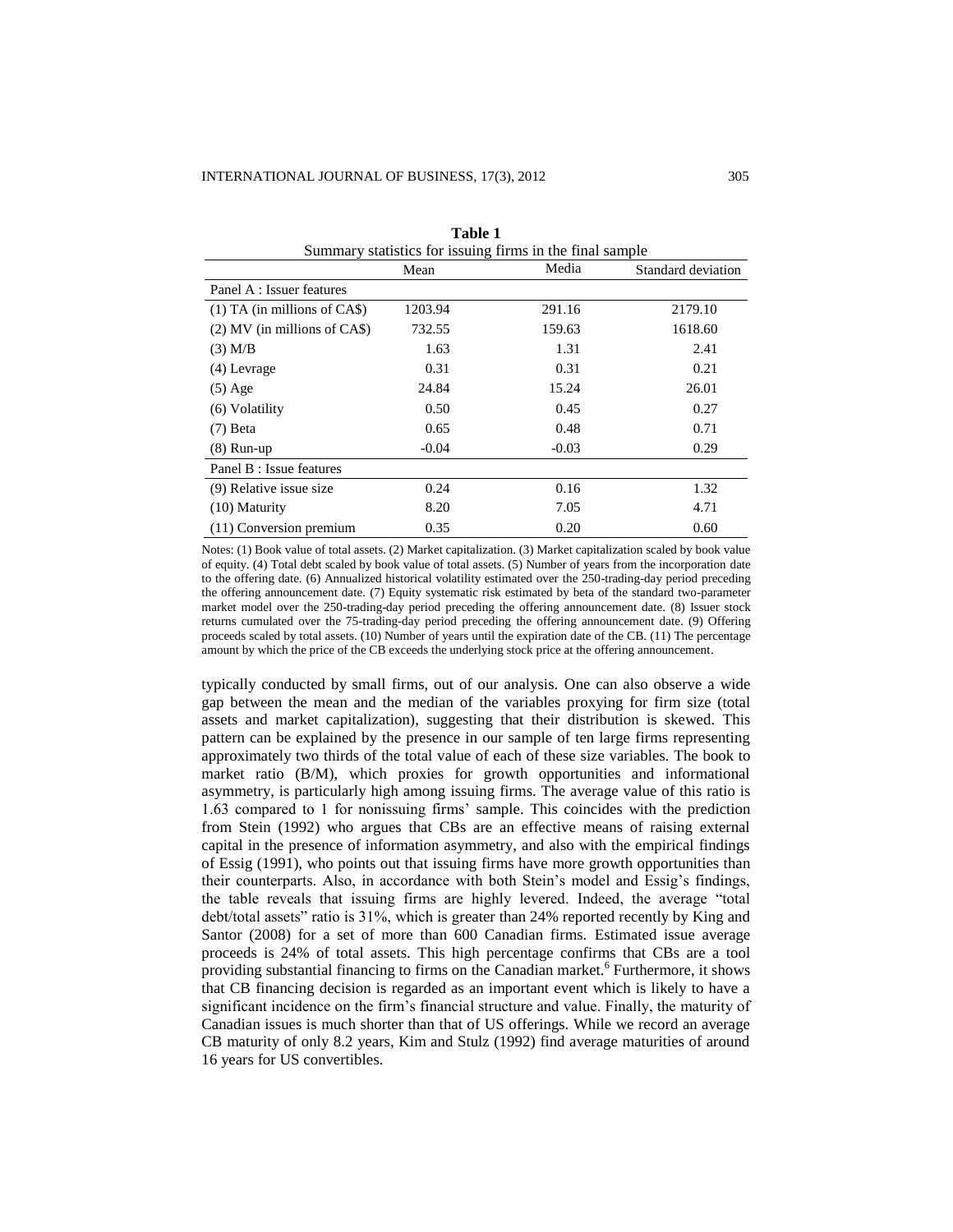The control sample is composed of all Canadian industrial companies listed in the Datastream database over the study period. To be retained in the control sample, a firm should not have carried out any offer of CBs during the seven years surrounding the year of the CB offering conducted by the corresponding issuing firm. Moreover, its accounting and stock price data must be available on the aforementioned databases.

The construction of the match firm sample is relatively more difficult in the Canadian than the American context, given the small number of listed companies in the former relative to the later.<sup>7</sup> Indeed, it is difficult to find public firms matching perfectly our selection criteria. The final match sample is made up of 958 firms, including 371 delisted firms as of December  $31<sup>st</sup>$  2006.

## **IV. METHODOLOGICAL FRAMEWORK**

#### **A. Operating Performance Measures**

We examine CB issuers' operating performance over a period of seven<sup>8</sup> fiscal years centered around the offering fiscal year. We chose the Earnings Before Interest, Taxes, Depreciation and Amortization (EBITDA: Worldscope item #18198) as a principal measure of the operating performance in our study. We favour the use of this metric because it is a cleaner measure of the profitably of firms assets than the earnings (Barber and Lyon, 1996). In fact, EBITDA can not be obscured by special items, interest expense, tax considerations and depreciation which are likely to matter during some corporate events affecting the firm capital structure such as CB offerings. Furthermore, in order to make operating profit comparable across firms and through time, we compute the ROA (Return On Assets), i.e., the EBITDA of each firm in year t scaled by the year t book value of total assets. This is the operating performance measure most commonly used by previous studies.

Barber and Lyon (1996) argue that when offering proceeds are used to fund new assets, scaling operating profit by total assets may lead to a temporary decline in the post-issue ROA if these assets take a long time to start generating profit. We address this issue in two ways. Firstly, by tracking the issuer performance three years after the CB offering to ascertain that an eventual decrease in operating performance is due to a transitory expansion of assets. Secondly, by using the Return On Sales (ROS) metric which is not affected by changes in the level of operating assets.<sup>10</sup>

#### **B. Matching Firm Procedure**

The performance of each CB issuer was measured against a benchmark. This later consists in a control firm selected according to criteria defined in advance, so that its profitability mimics the profitability of the issuer in the absence of the studied event, namely the CB offering. Abnormal profitability (i.e., profitability induced by the CB offering) is thus expressed as follows:

$$
AP_{it} = P_{it} - E(P_{it} | X_t)
$$
 (1)

where  $P_{it}$  is the ROA in year t for firm i and  $E(P_{it} | X_t)$  is the expected ROA of this firm in the absence of a CB offering, given the complementary information  $X_t$  available in year t. Not being observable, this expected performance is approximated by the benchmark ROA  $(P_{It})$ .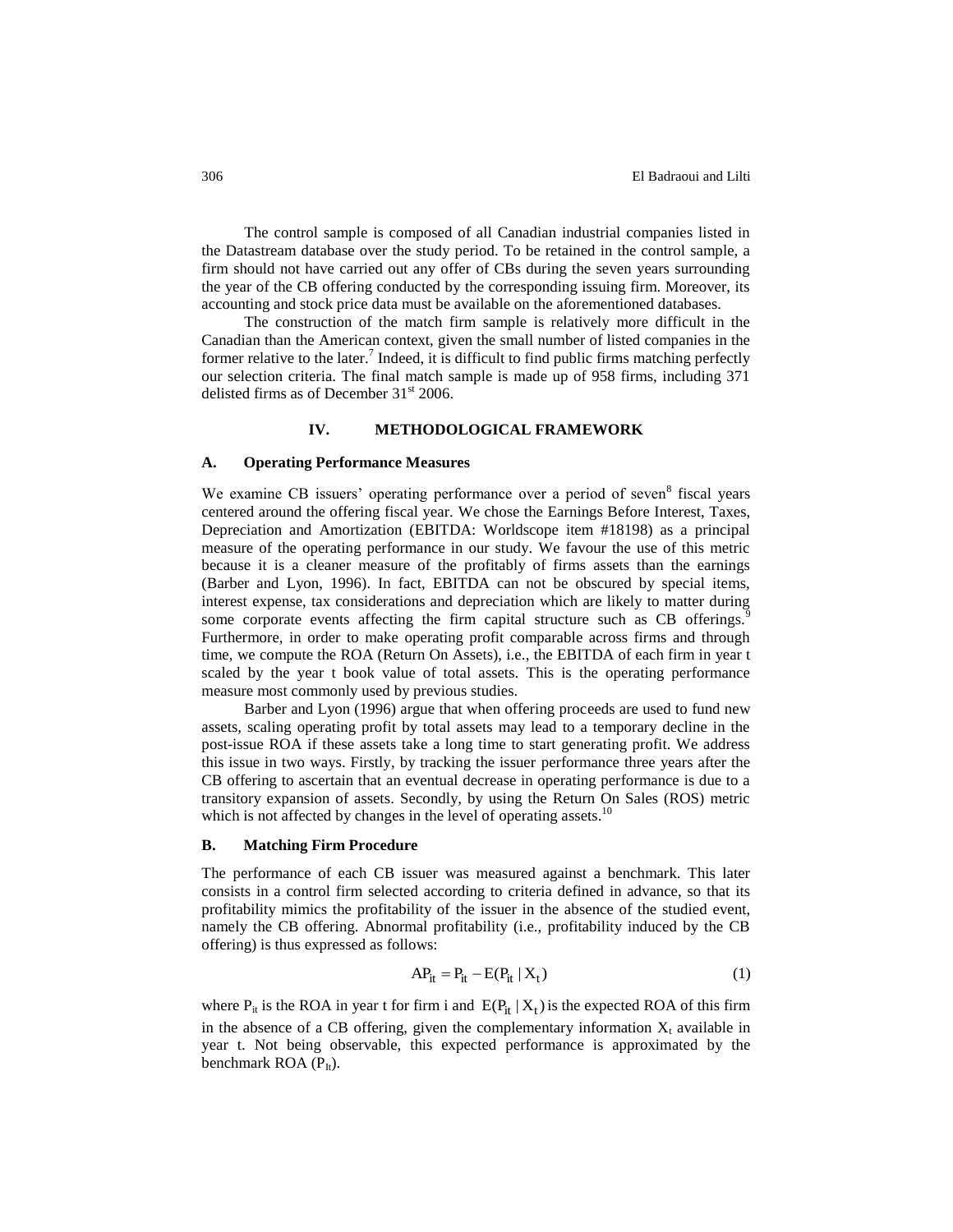In order to provide evidence on the robustness of our results, we estimate the expected operating performance of CB issuers by means of three different methods. The first one employs the issuer's lagged performance, referred to hereafter as unadjusted performance. This method does not require the use of any matching firm and assumes that the best estimate of the expected operating performance of the issuer in year t is simply its operating performance in year t-1. More formally:

$$
E(P_{it} | X_t) = P_{i,(t-1)}
$$
 (2)

The two other methods implemented in this study are based on the use of the control firm. For the second one, the control firm was selected according to the dual criterion "industry, past performance". Thus, each issuing firm is matched with a control firm belonging to the same industry (retrieved from the Industry Classification Benchmark – ICB) and minimizing the absolute deviation of the ROA from the issuing firm in year -1. According to Barber and Lyon (1996), the use of these two matching criteria makes it possible to control the cross sectional variations of operating performance and to adjust for the mean reversion effect which is likely to affect the operating income. In the third method, the benchmark consists of a control firm selected according to the dual criterion "size, past performance". In this case, we construct a portfolio made up of all matching firms with a size, defined as the book value of total assets in year -1, oscillating between 70% and 130% of the issuer's size. The firm with the closest past performance from among these nonissuing firms is picked as the control firm.<sup>11</sup> In the two matching procedures described above, if the control firm is delisted from Worldscope database while the issuer is still trading, a replacement nonissuing firm is spliced in on a point forward basis. Whereas when an issuing firm gets delisted, we remove at the same time its control firm.

Two models were implemented to estimate the abnormal performance when we resort to a matching firm. The first model is of static nature. It measures the abnormal performance by substracting the operating performance of the control firm  $(P<sub>H</sub>)$  from that of the issuing firm  $(P_{ii})$ . More formally, the first model of expected performance is:

$$
E(P_{it} | X_t) = P_{It}
$$
\n(3)

The second model is dynamic, where the abnormal performance corresponds to the difference between the change in the issuer's operating profitability over the event window (t-1;t) and that of the control firm over the same period.

 $\mathcal{L}$ 

$$
AP_{It} = (P_{it} - P_{i,(t-1)}) - (P_{It} - P_{I,(t-1)})
$$
\n(4)

Thus, the second model of expected performance is:

$$
E(P_{it} | X_t) = P_{i,(t-1)} + \Delta P_{It}
$$
 (5)

where  $\Delta P_{It} = P_{It} - P_{I,(t-1)}$ .

It should be noted that the two matching methods used in this study have the common feature to adjust operating returns for the mean reversion effect that reflects, according to Barber and Lyon  $(1996)$ , a transitory component of operating income.<sup>12</sup>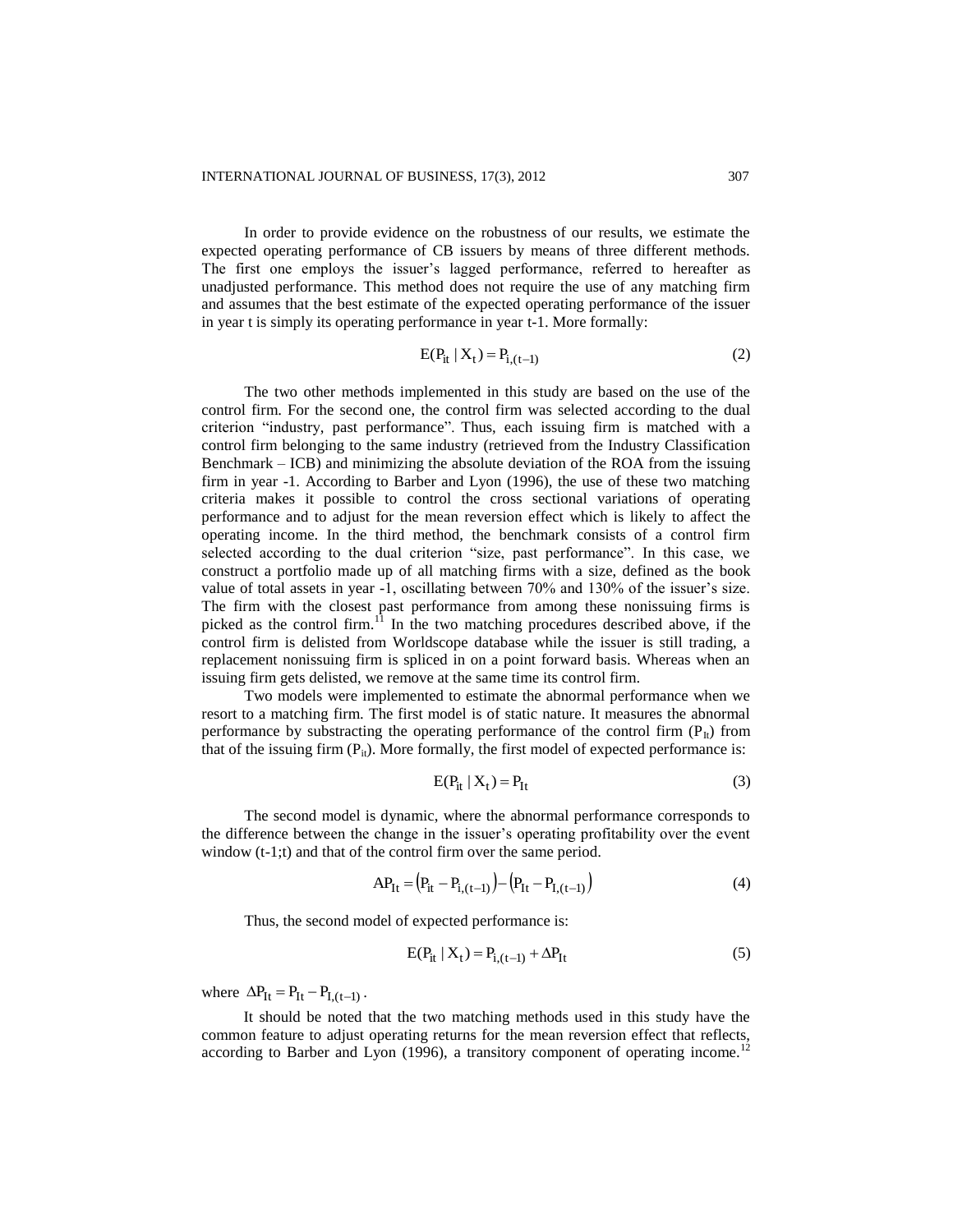Finally, due to high skewness of accounting-based measures of performance, it is typical to report median values in empirical studies analyzing firms' operating profitability. Thus, we rely on the nonparametric Wilcoxon signed-rank test statistic in testing the null hypothesis that the median abnormal performance is equal to zero. To reduce the influence of extreme observations, we have also used the 25% trimmed mean as a measure of centre. This measure averages the middle 50% of the data and ignores the smallest 25% and largest 25%. The bootstrapping procedure suggested by Hesterberg *et al*. (2003) was implemented to test the statistical significance of the truncated mean. The results obtained (not reported here) are qualitatively and quantitatively in agreement with those based on median values and Wilcoxon test.

#### **V. TIME-SERIES PATTERN OF OPERATING PERFORMANCE**

Table 2 presents the evolution of the operating profitability for the issuing firms prior and subsequent to the CB offering. Panel A shows that the overall trend of the median ROA around the offering year is that of an U-pattern. This is consistent with a meanreverting component in the issuers' long term operating performance. Measured by EBITDA/TA ratio, the median ROA displays a decreasing tendency over the window (- 3;0). It goes down from 8.49% in year -3 to 7.59% the year of the offering, and then to 8.5% the year +3.

| Operating performance (in 70) or the issuing firms around the offering year |           |           |           |                       |                      |            |            |  |
|-----------------------------------------------------------------------------|-----------|-----------|-----------|-----------------------|----------------------|------------|------------|--|
| Year relative to offering fiscal year                                       |           |           |           |                       |                      |            |            |  |
|                                                                             | $-3$      | $-2$      | $-1$      | $\Omega$              | $+1$                 | $+2$       | $+3$       |  |
| Panel A : Issuer's ROA                                                      |           |           |           |                       |                      |            |            |  |
| Median                                                                      | 8.49      | 8.45      | 7.01      | 7.59                  | 7.96                 | 9.81       | 8.50       |  |
| Panel B: Issuer's ROA adjusted for industry and mean reversion effects      |           |           |           |                       |                      |            |            |  |
| Median                                                                      | $-0.13$   | $-0.95$   | $-0.01$   | $-2.08$ <sup>**</sup> | $-1.67$ <sup>*</sup> | $-2.46$ ** | $-3.95***$ |  |
| z-wilcoxon                                                                  | (0.07)    | (0.58)    | (0.54)    | $(-2.16)$             | $(-1.79)$            | $(-2.18)$  | $(-2.62)$  |  |
| Panel C: Issuer's ROA adjusted for size and mean reversion effects          |           |           |           |                       |                      |            |            |  |
| Median                                                                      | $-2.60$   | $-1.53$   | $-0.01$   | $-2.11***$            | $-3.12$ **           | $-4.53***$ | $-5.31***$ |  |
| z-wilcoxon                                                                  | $(-1.54)$ | $(-0.12)$ | $(-0.98)$ | $(-2.43)$             | $(-2.39)$            | $(-3.19)$  | $(-3.03)$  |  |
| N                                                                           | 69        | 79        | 95        | 90                    | 88                   | 80         | 68         |  |

**Table 2** Operating performance (in %) of the issuing firms around the offering year

Notes: Panel A reports issuers' median ROA computed as EBITDA divided by the book value of total assets. In panel B, the industry and mean-reversion adjusted ROA is defined as the issuer's ROA minus that of the control firm chosen by matching each issuing firm with a nonissuing firm belonging to the same industry and with the closest year -1 ROA. In panel C, the size and mean-reversion adjusted ROA is defined as the issuer's ROA minus that of the control firm. This later is chosen as follows: all nonissuers with year -1 book value of total assets of 70-110% of the issuer are ranked, and the firm with the closest year -1 ROA is used as a matching firm. If the control firm is delisted from Worldscope database while the issuer is still trading, a replacement nonissuing firm is spliced in on a point forward basis. Whereas when an issuing firm gets delisted, we remove at the same time its control firm.<sup>\*</sup>, \*\*,\*\*\*\*\* denote statistically significant at  $10\%$ , 5%, and 1% level, respectively, using Wilcoxon signed-rank test.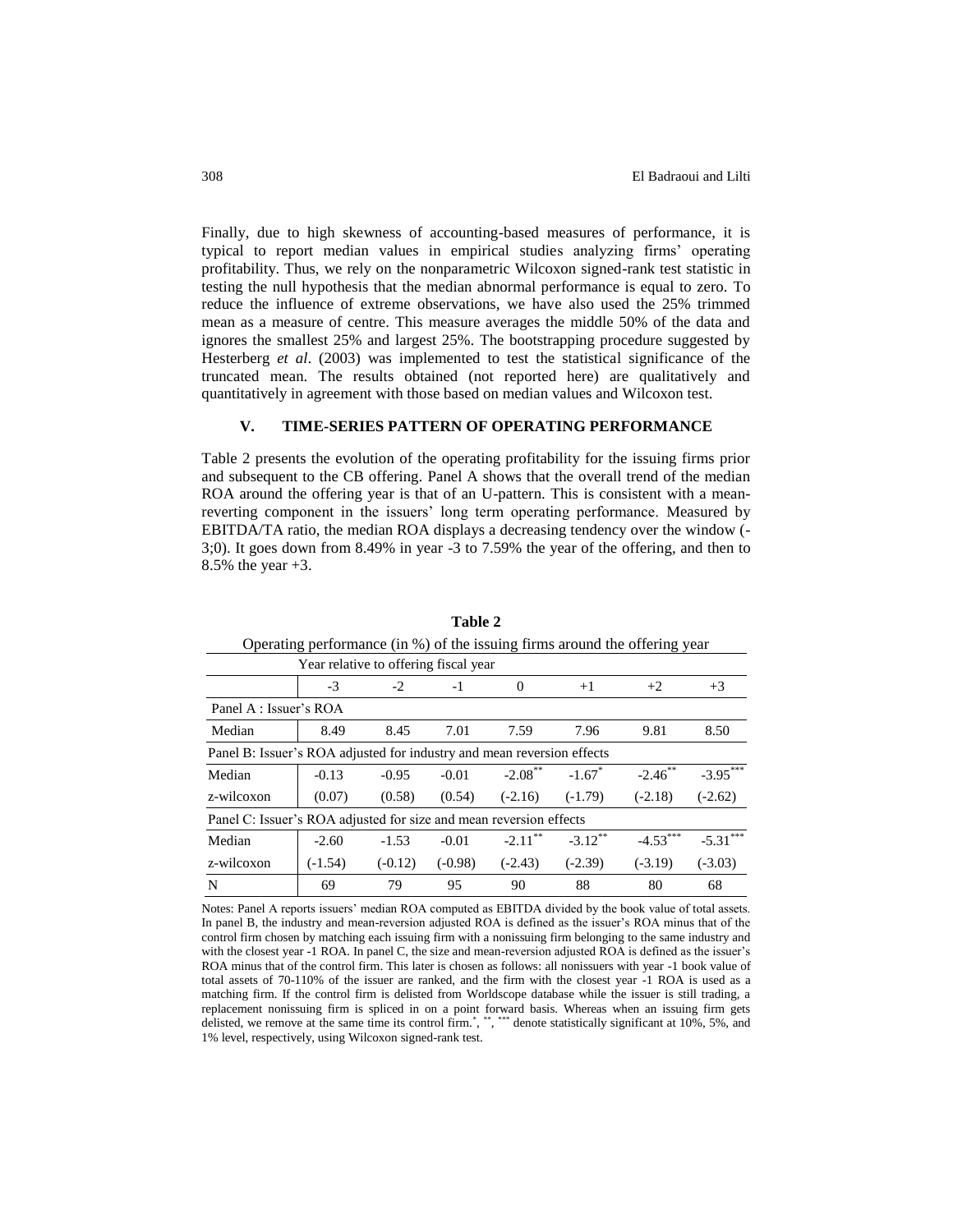Panel B shows that after controlling for industry and mean reversion effects, issuing firms exhibit negative post-offering operating performance changes which become bigger and more significant as one moves away from the offering year. Thus, the median underperformance is estimated at 3.95% (significant at 1% level). Panel C reports the issuers' operating performance adjusted for size and mean reversion effects. The results obtained show that CB issuers exhibit median abnormal returns which are negative and statistically significant after the offering year. For example, the median size and mean reversion adjusted performance in year  $+3$  is  $-5.31\%$  (*z*-wilcoxon = -3.03). However, although some pre-issue operating abnormal returns in the two panels B and C are positive, we note that none of them is statistically significant at the conventional levels. Note that since the matching procedure is designed to select comparison firms on the basis of ROA metric, it is not surprising that the median adjusted performance in year -1 is nearly zero and is statistically insignificant.

Interestingly, the comparison of the two panels B and C in Table 2 makes clear that the decline of issuing firms' performance is much stronger and significant in panel C than in panel B. This suggests that the poor post-issue operating performance of Canadian CB issuers is attributable at least partially to industry-specific factors. Lewis *et al*. (2001) came to same conclusion in the US market.

Table 3 presents the median changes in issers' operating performance around the issue fiscal year. The first panel of this table indicates that the median unadjusted changes of ROA ratios remain weak and statistically non significant for all the event windows considered. The adjustment of operating profitability for industry and mean reversion effects (panel B) reveals negative and significant changes over the window (- 1;+3). Indeed, the median difference between the change in the issuers' ROA and that of their matched counterparts in the same industry is negative and is widening. Panel C shows that changing the matching criteria does not seem to alter the content of our conclusions resulting from the preceding panel. Thus, compared to control firms matched on the basis of size and past performance, the issuing firms experience a more consistent decline in their operating performance over the windows  $(-1;+1)$ ,  $(-1;+2)$  and  $(-1;+3)$ . On the other hand, whatever the matching criteria employed, no significant operating performance could be detected on the windows (-3;-1) and (-2;-1) intended to capture the pre-issue abnormal returns.

The M/B (stock price over book value per share) ratio is a proxy for the level of growth opportunities in the firm and should reflect the degree to which the market anticipates subsequent operating performance improvements. To this aim, we examine the M/B of issuers and their matching firms to determine whether the low subsequent operating performance for the CB issuers is reflected in low post-offering stock returns relative to nonissuing firms.

A clear trend is observable for the M/B ratio in panel A of Table 4. The median M/B ratio peaks at 1.31 at the end of the fiscal year before the offering and falls monotonically to 0.99 three years later. Panels B, C and D confirm the sharp decline in the issuers' growth opportunities subsequent to the offering. All post-issue changes in the M/B are statistically significant. Nevertheless, the decline is less severe and statistically less significant when changes are adjusted for the industry effect. Once more, this evidence appears congruent with the explanation that the post-offering drop in M/B is at least partially attributable to trends in the growth opportunities in the issuer's industry. Another explanation of the decline in the issuers' M/B ratio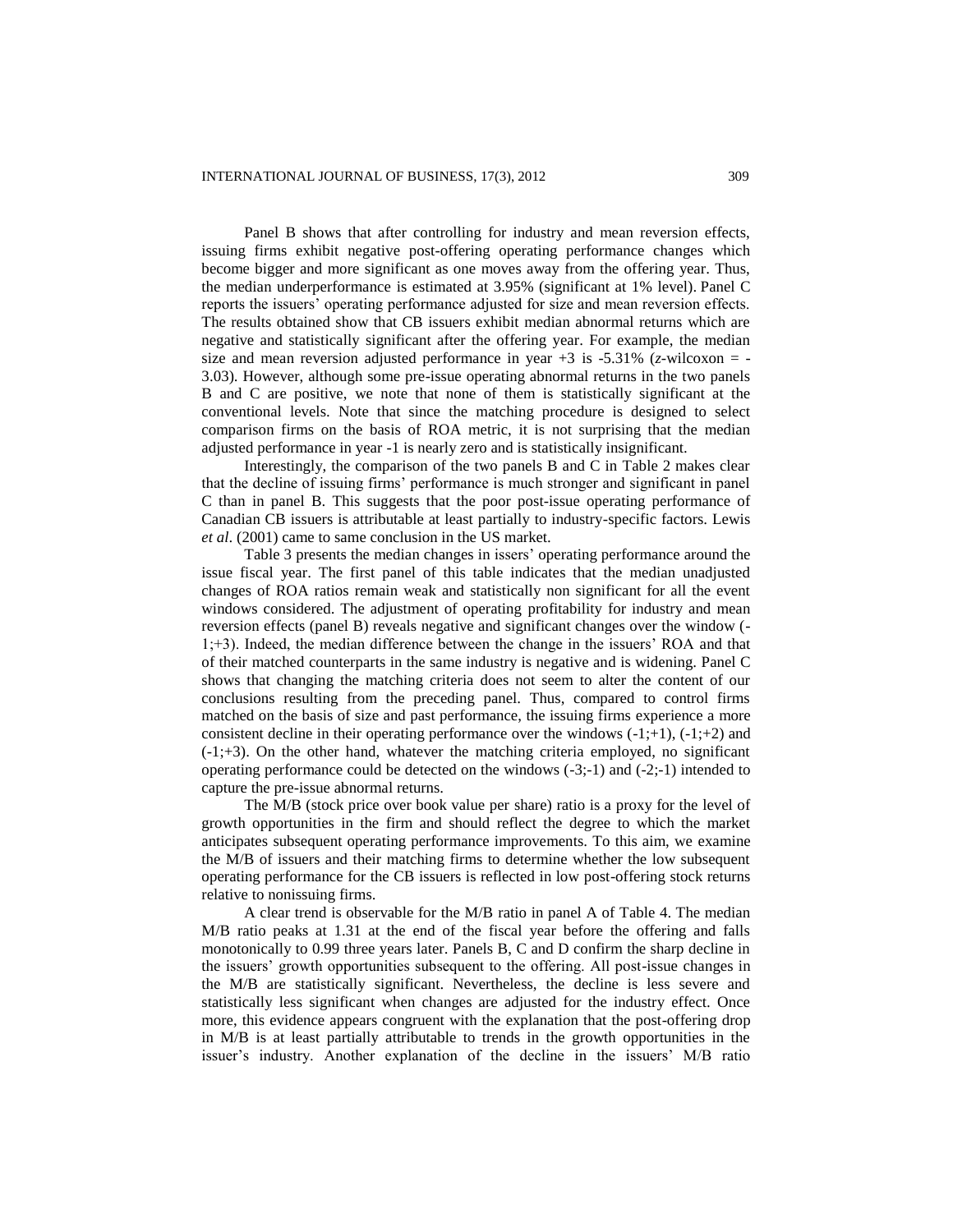subsequent to the CBs offering could be the expected dilution. In fact, according to Liu and Switzer (2010), investors perceive CBs as equity securities and, thus, react negatively to their offering announcements. This negative signal is progressively integrated in the issuer's stock price, leading to a decreasing pattern in the M/B over the post-issue period.

The significant decline in the Canadian firms' M/B after the issue is similar to the stock price deterioration found for equity issuers in the Canadian market (Desrosiers *et al*. 2004). This similarity supports the conclusion by Stein (1992) that CBs are used as a "backdoor" equity substitute. Interestingly, our evidence shows that there is no significant improvement in the stock price performance of the issuing firms prior to the issuance of CBs as has been documented in previous studies carried out in the US market (i.e., McLaughlin *et al*., 1998; Spiess and Affleck-Graves, 1999). Nonetheless, this pattern is in line with our findings on the issuers operating performance prior to the offering (see Tables 2 and 3).

Overall, our median results suggest that, for Canadian firms, issuing CBs is likely to be followed by a period of relative underperformance. Our evidence fails, however, to show any significant improvement in the issuers' profitability prior to the offering. In the next section, we investigate factors - suggested by theoretical models as well as by previous empirical evidence - which may affect Canadian firms' postoffering performance.

| Changes (in %) in operating performance for the issuing firms around the offering year |              |                       |              |                      |              |  |  |
|----------------------------------------------------------------------------------------|--------------|-----------------------|--------------|----------------------|--------------|--|--|
|                                                                                        |              | From year i to year j |              |                      |              |  |  |
|                                                                                        | $-3$ to $-1$ | $-2$ to $-1$          | $-1$ to $+1$ | $-1$ to $+2$         | $-1$ to $+3$ |  |  |
| Panel A : Issuer's unadjusted change in ROA                                            |              |                       |              |                      |              |  |  |
| Median                                                                                 | $-0.98$      | $-1.53$               | $-1.12$      | 0.29                 | $-1.32$      |  |  |
| z-wilcoxon                                                                             | $(-0.73)$    | $(-1.97)$             | $(-0.80)$    | $(-0.12)$            | $(-0.69)$    |  |  |
| Panel B: Issuer's industry- and mean reversion-adjusted change in ROA                  |              |                       |              |                      |              |  |  |
| Median                                                                                 | 0.93         | 0.13                  | $-1.29$      | $-1.73$ <sup>*</sup> | $-3.48$ **   |  |  |
| z-wilcoxon                                                                             | (0.14)       | (0.95)                | $(-1.26)$    | $(-1.68)$            | $(-2.55)$    |  |  |
| Panel C : Issuer's size- and mean reversion-adjusted change in ROA                     |              |                       |              |                      |              |  |  |
| Median                                                                                 | 2.35         | 1.07                  | $-3.54***$   | $-4.29***$           | $-5.95***$   |  |  |
| z-wilcoxon                                                                             | (0.90)       | $(-0.69)$             | $(-2.08)$    | $(-3.04)$            | $(-3.10)$    |  |  |
| N                                                                                      | 69           | 79                    | 88           | 80                   | 68           |  |  |

**Table 3**

Notes: ROA is computed as EBITDA divided by the book value of total assets. Panel A reports median changes in ROA relative to year -1. Panel B reports median changes in industry and mean-reversion adjusted ROA relative to year -1. The industry and mean-reversion adjusted ROA is defined as the issuer's ROA minus that of the control firm chosen by matching each issuing firm with a nonissuing firm belonging to the same industry and with the closest year -1 ROA. Panel C reports median changes in size and mean-reversion adjusted ROA relative to year -1. The size and mean-reversion adjusted ROA is defined as the issuer's ROA minus that of the control firm. This later is chosen as follows: all nonissuers with year -1 book value of total assets of 70-110% of the issuer are ranked, and the firm with the closest year -1 ROA is used as a matching firm. If the control firm is delisted from Worldscope database while the issuer is still trading, a replacement nonissuing firm is spliced in on a point forward basis. Whereas when an issuing firm gets delisted, we remove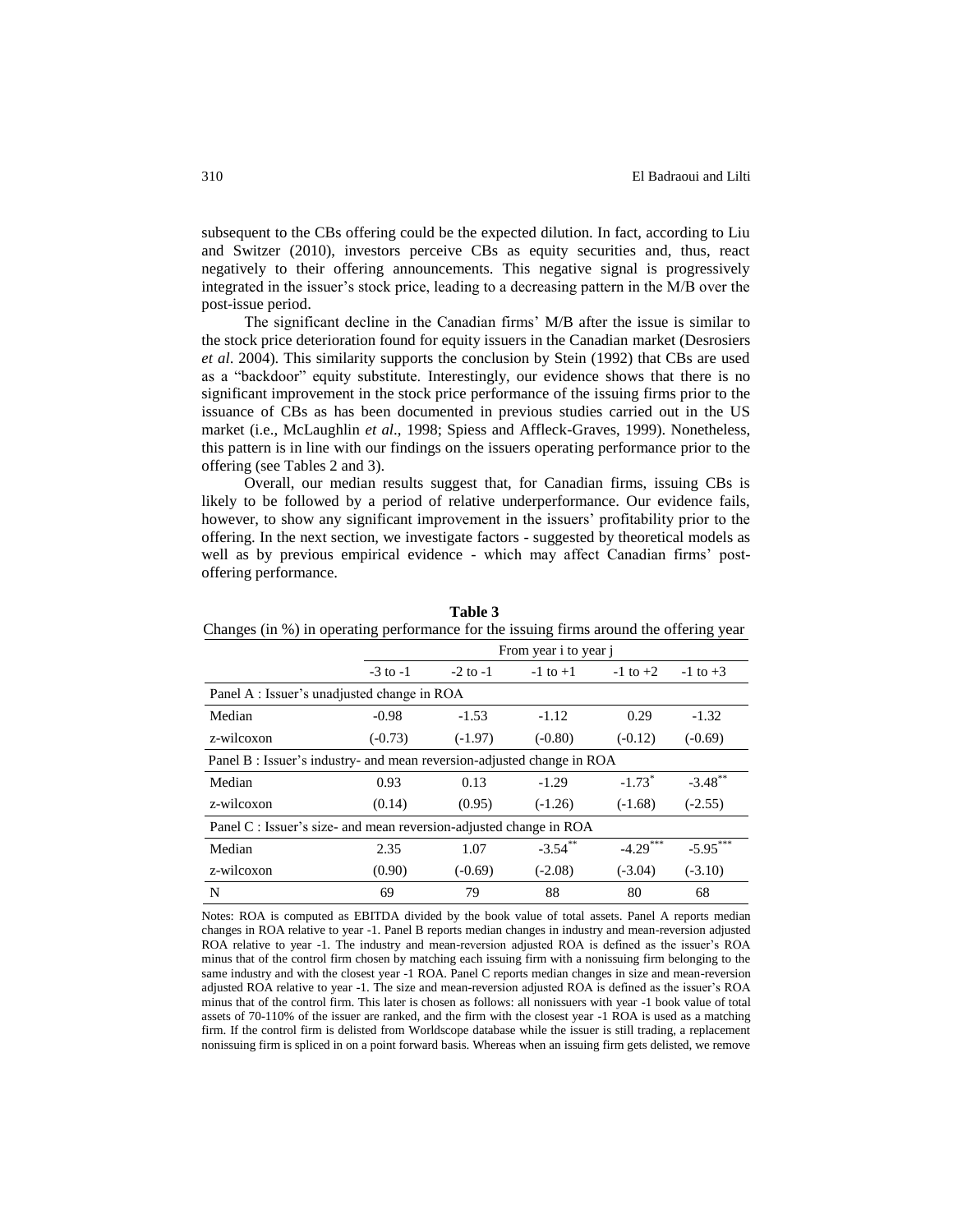at the same time its control firm. \*, \*\*\*, \*\*\*\* denote statistically significant at 10%, 5%, and 1% level, respectively, using Wilcoxon signed-rank test.

| <b>Table 4</b>                                                              |              |              |                                                      |          |                        |           |              |  |
|-----------------------------------------------------------------------------|--------------|--------------|------------------------------------------------------|----------|------------------------|-----------|--------------|--|
| Changes in M/B ratio for the issuing firms around the offering year         |              |              |                                                      |          |                        |           |              |  |
| Year relative to CB offering fiscal year                                    |              |              |                                                      |          |                        |           |              |  |
|                                                                             | $-3$         | $-2$         | $-1$                                                 | $\Omega$ | $+1$                   | $+2$      | $+3$         |  |
| Panel A: Issuer's M/B ratio                                                 |              |              |                                                      |          |                        |           |              |  |
| Median                                                                      | 1.16         | 1.25         | 1.31                                                 | 1.09     | 1.04                   | 1.04      | 0.99         |  |
| N                                                                           | 69           | 79           | 95                                                   | 90       | 88                     | 80        | 68           |  |
| From year i to year j                                                       |              |              |                                                      |          |                        |           |              |  |
|                                                                             | $-3$ to $-1$ | $-2$ to $-1$ | $-1$ to $+1$                                         |          | $-1$ to $+2$           |           | $-1$ to $+3$ |  |
| Panel B: Issuer's unadjusted change in M/B ratio                            |              |              |                                                      |          |                        |           |              |  |
| Median                                                                      | $-0.01$      | 0.04         | $-0.10$ <sup>**</sup><br>$\textbf{-0.20}^{\ast\ast}$ |          | $-0.21$ <sup>**</sup>  |           |              |  |
| z-wilcoxon                                                                  | (0.48)       | (0.61)       | $(-2.02)$<br>$(-1.98)$                               |          | $(-2.40)$              |           |              |  |
| Panel C: Issuer's industry- and mean reversion-adjusted change in M/B ratio |              |              |                                                      |          |                        |           |              |  |
| Median                                                                      | 0.06         | 0.20         | $0.08*$                                              |          | $-0.24$ <sup>*</sup>   |           | $-0.16$ *    |  |
| z-wilcoxon                                                                  | (0.23)       | (0.83)       | (1.81)                                               |          | $(-1.94)$<br>$(-1.87)$ |           |              |  |
| Panel D: Issuer's size- and mean reversion-adjusted change in M/B ratio     |              |              |                                                      |          |                        |           |              |  |
| Median                                                                      | 0.11         | 0.02         | $-0.27$ *                                            |          | $-0.35***$             |           | $-0.72$ ***  |  |
| z-wilcoxon                                                                  | (0.84)       | (0.19)       | $(-1.65)$                                            |          | $(-2.83)$              | $(-2.83)$ |              |  |
| N                                                                           | 69           | 79           | 88                                                   |          | 80                     |           | 68           |  |

Notes: Panel A reports issuers' median M/B ratio defined as market capitalization on book value of equity. Panel B reports median changes in industry and mean-reversion adjusted M/B relative to year -1. The industry and mean-reversion adjusted M/B is defined as the issuer's M/B minus that of the control firm chosen by matching each issuing firm with a nonissuing firm belonging to the same industry and with the closest year -1 ROA. Panel C reports median changes in size and mean-reversion adjusted M/B relative to year -1. The size and mean-reversion adjusted M/B is defined as the issuer's M/B minus that of the control firm. This later is chosen as follows: all nonissuers with year -1 book value of total assets of 70-110% of the issuer are ranked, and the firm with the closest year -1 ROA is used as a matching firm. If the control firm is delisted from Worldscope database while the issuer is still trading, a replacement nonissuing firm is spliced in on a point forward basis. Whereas when an issuing firm gets delisted, we remove at the same time its control  $\lim,$   $\lim,$   $\lim,$   $\lim,$   $\lim,$   $\lim,$   $\lim,$   $\lim,$   $\lim,$   $\lim,$   $\lim,$   $\lim,$   $\lim,$   $\lim,$   $\lim,$   $\lim,$   $\lim,$   $\lim,$   $\lim,$   $\lim,$   $\lim,$   $\lim,$   $\lim,$   $\lim,$   $\lim,$   $\lim,$   $\lim,$   $\lim,$   $\lim,$   $\lim,$   $\lim,$   $\lim,$   $\lim,$   $\lim,$   $\lim,$   $\lim,$   $\lim,$ \*\* denote statistically significant at 10%, 5%, and 1% level, respectively, using Wilcoxon signedrank test.

#### **VI. MULTIVARIATE ANALYSIS OF THE POST-ISSUE OPERATING PERFORMANCE**

Canadian CB issuers exhibit a substantial long-term underperformance. While interesting, this conclusion is based on a central tendency measure (i.e., median) and does not provide the determinants of the cross-sectional variation in post-issue performance. This section further investigates the potential explanations for the shortfall of issuers' post-issue profitability by means of  $PLS<sup>13</sup>$  regressions.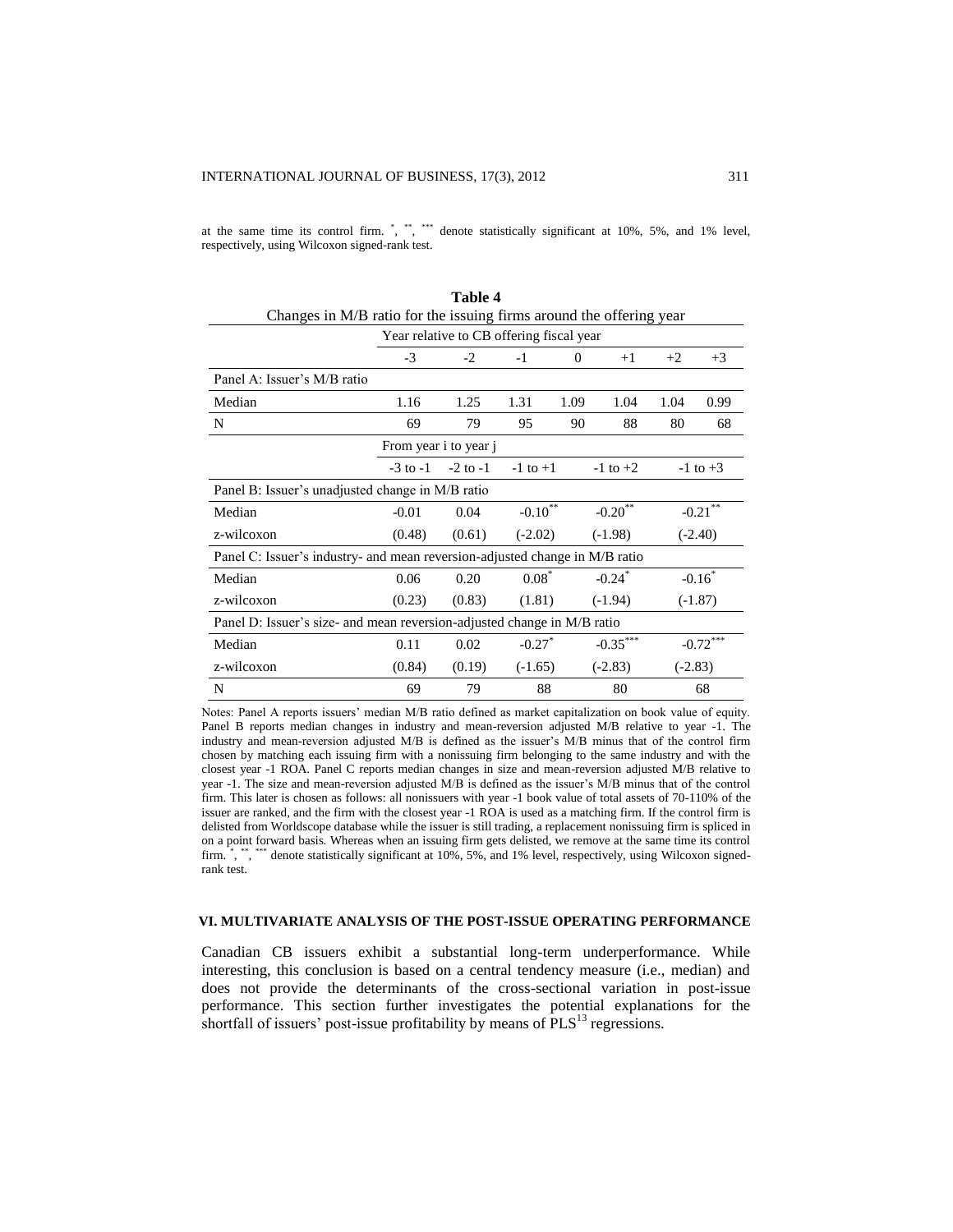#### **A. Methodology**

We examine the relationship between dependent variables and independent variables with two variations of the PLS method. The first one - univariate PLS (PLS1) - consists in regressing separately each dependent variable on the whole of independent variables. Three dependent variables are considered in our analysis: unadjusted change in *ROA*  $(Y_1)$ , industry- and mean reversion-adjusted change in ROA  $(Y_2)$  and size- and mean reversion-adjusted change in ROA (Y3). This amounts to build as many models we have as endogenous variables; three models in our case, named model 1, model 2 and model 3 according to variables  $Y_1$ ,  $Y_2$  and  $Y_3$ . The second - multivariate PLS (PLS2) consists in modelling the relation between the vector of the exogenous variables X and the vector of the endogenous variables Y considered in the framework of this analysis  $(Y=Y_1, Y_2, Y_3)$ .

We test the influence of three groups of exogenous variables on the long-run operating performance. The first group consists of variables suggested by theory as well as previous empirical works to proxy for issuing firms' characteristics, such as issuer size, leverage and M/B. The second group consists of variables related to the CB offering, such as its relative size and its maturity. Lastly, the third group is made up of one variable characterizing the CBs market conditions at the moment of issuance. Note that these independent variables are not exhaustive, but have the advantage of being commonly used in previous studies and of being available, either in the databases listed above, or in the offering prospectuses. Below we present a descriptive framework of these variables, as well as the expected sign of their relationship with the post-issue operating performance.

#### **1. Issuer-specific variables**

• Issuer Size: Stein (1992) and Brennan and Kraus (1987) both claim that financial distress costs and adverse selection problems are more serious for small firms than larger firms. Hence, small firms face many difficulties to enter the equity market and the straight debt market as a consequence, respectively, of the strong informational asymmetry and the financial distress costs. In this context, CBs appear as a suitable way of financing for dynamic smaller firms seeking to increase their capital in a differed manner. Thus, we expect the post-issue operating performance to be negatively associated with the issuer size. Size is proxied here by the natural logarithm of the book value of issuing firm assets in year -1.

 $M/B$ , proportion of intangibles and sales growth over the window  $(-2,-1)$ : According to Essig (1991), the typical issuers of CBs are distinguished from the other firms by future growth opportunities (measured by the M/B ratio) and the ratio of intangible assets to total assets which are higher than the average. The "backdoor equity" model considers these two factors as empirical proxies of adverse selection and financial distress costs. Therefore, firms having many profitable growth opportunities, but facing these costs of external financing, would be tempted to issue CBs in lieu of other financial securities. Thus, we expect to find a positive coefficient for these two variables. Sales growth (calculated as total sales at fiscal year -1 minus total sales at fiscal year -2, divided by total sales at fiscal year -2) is also used as a proxy of growth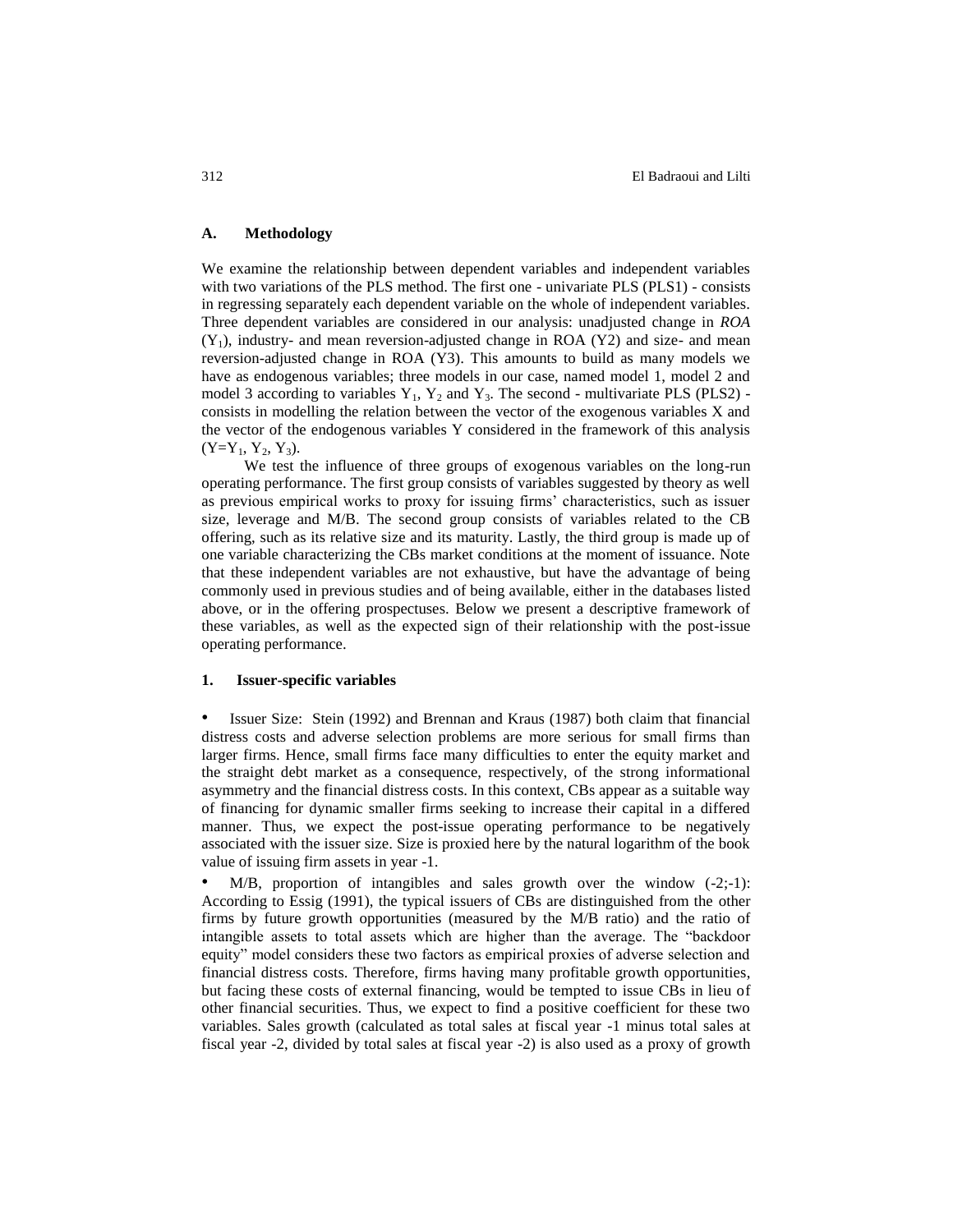opportunities in our regressions. Stein (1992) and Brennan and Kraus (1987) both imply that this variable should have a positive influence on the firm value.

Stock price run-up: According to Lucas and McDonald (1990), equity(-linked) offerings following a substantial increase in the firm's stock price are often perceived by the market like a reliable signal of overvalued stock price as suggested by the pecking order theory of financing. Lewis *et al*. (2003) unearth in the American context a positive and significant relation between propensity to issue CBs and the issuer stock price run-up. Thus, based on this evidence and in conjunction with Stein's (1992) model, suggesting that adverse selection problems cause firms to substitute CBs for common equity when information asymmetry is high and management is optimistic about the firm's future performance. We expect to find a positive coefficient for the price run-up.

• Issuer age: Diamond (1991) states that young firms do not enjoy a solid "reputation capital" and a sufficiently long history of financial information to enable them to alleviate moral hazard. Though, this barrier can be disrupted if these firms decide to rely on CBs, because, given their contingent nature, CBs could be used by investors to screen issuers in an optimal way (Lewis *et al*. 2001). Such a decision will be appropriate for issuing firms only insofar as they have favourable expectations regarding future prospects and opportunities. We expect a positive coefficient for this variable.

• Financial slacks: CBs do not only contribute, as it is the case of any loan, to diminish free cash flows problems, but also to induce managers to act in the best interests of the company and its shareholders in order to favor conversion and to avoid the redemption of CBs which could be detrimental to the issuing firm. We use the ratio of cash plus marketable securities divided by total assets to control for free cash flow problems. We expect this variable to be positively correlated with issuers post-offering operating performance.

• Financial leverage: As outlined in section 2, Stein's (1992) model suggests that "good quality" firms relative to market expectations, with high financial leverage and/or poor credit quality rating will tend to issue CBs instead of standard debt. Indeed, the low coupons of CBs ("interest sweetener") compared to coupons of straight bonds with similar risk and maturity, allow issuing firms to improve their profitability and, as a result, to increase the likelihood of conversion. We calculate leverage as the book value of total debt scaled by the book value of total assets. We expect a positive impact of this variable on the issuers' performance.

• Change in the issuer's performance over the window (-2;-1): McLaughlin *et al*. (1998) point out that CB issuers, like equity issuers (Loughran and Ritter, 1997), tend to raise funds in the market during periods when their operating profitability is particularly high. In fact, managers have incentive to benefit from these periods, labelled as "windows of opportunity", for the reason that they coincide with times when issuing firms' stock prices are very likely to be overvalued. McLaughlin *et al*. (1998) reveal a negative relationship between the pre-offering performance and the postoffering performance. This evidence leads them to explain the disappointing post-issue performance by the timing of the CB offering. In other words, the post-issue underperformance is probably not a demonstration of a perpetual erosion of the issuer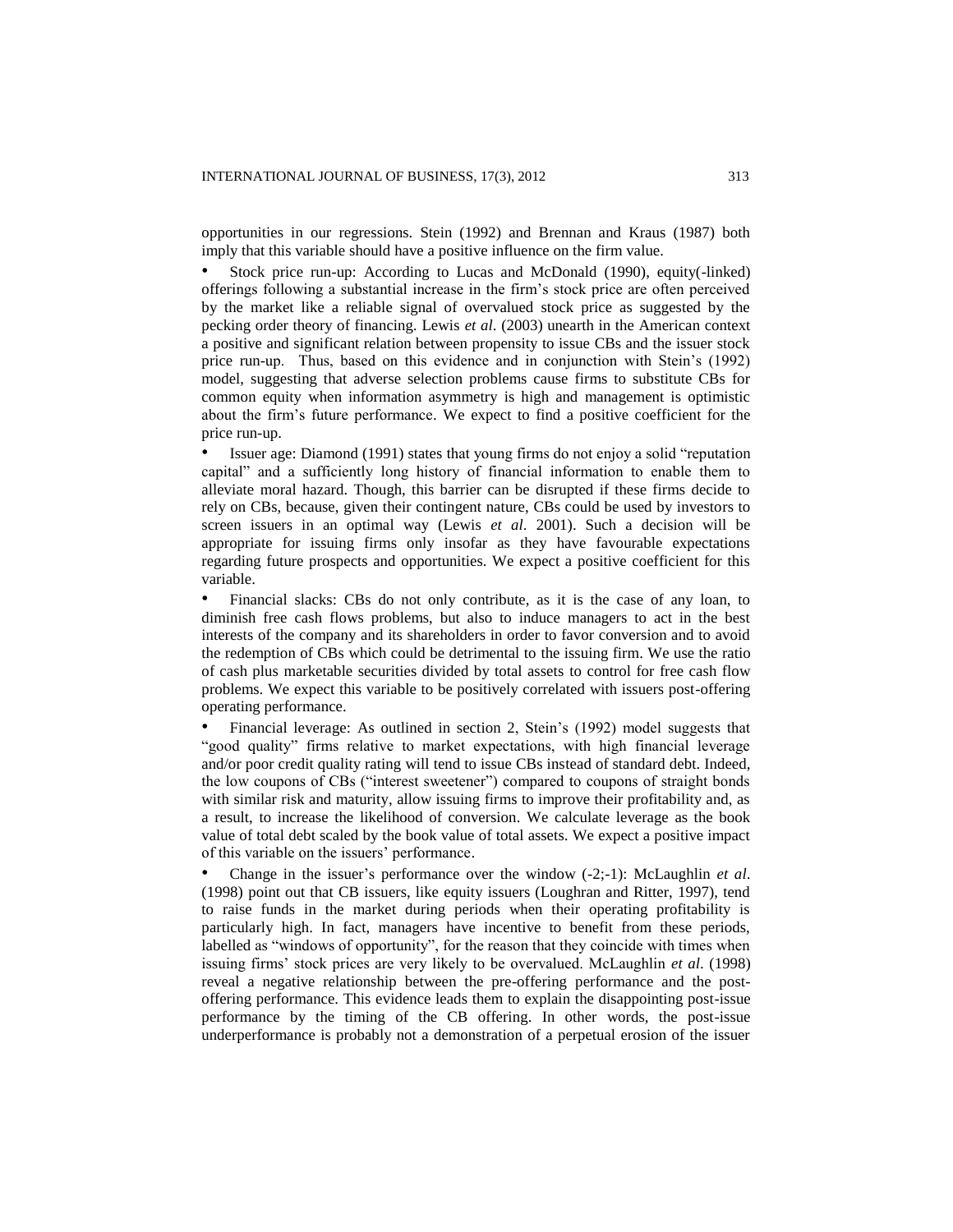performance, but it would rather correspond to a mean reversion phenomenon. Thus, we expect to find a negative coefficient for this variable.

• Equity offering before the CB issue: McLaughlin *et al*. (1996) and Loughran and Ritter (1997) report that American firms experience a substantial fall in their long-run operating performance subsequently to stock offerings. Hence, Canadian firms that have conducted an equity offering before the CB issuance are expected to experience a particularly poor post-issue operating performance. To control for this effect, we introduce a dummy variable that is set to one if the issuing firm has conducted an equity offering (IPO or SEO) in the three years preceding the CBs issuance, and zero otherwise. We expect this variable to relate negatively to the issuers' performance.

Issuer risk: As has been previously discussed in section 2, Green (1984) suggests that convertibles are useful to mitigate asset substitution incentives created by the presence of risky debt. Brennan and Kraus (1987) and Brennan and Schwartz (1988) argue in their models that CBs have a role in the reduction of the adverse selection problems arising when managers and investors do not share the same opinion about firm risk. As an empirical support to these models, Essig (1991) have revealed a positive relation between the use of CBs and the volatility of firms' operating cash flows. Thus, one would expect the issuer risk to have a positive effect on the post-issue operating performance. Two measures of issuer risk are considered in our multivariate analysis. The total risk, computed as the standard deviation of issuer returns, and the systematic risk, computed as the beta coefficient of the standard two-parameter market model. Both of the two variables are estimated over the 250-trading-day period preceding the offering announcement date.

Change in fixed assets over the window  $(-1;+3)$ : this ex-post variable, calculated as the change in property, plant and equipments from year -1 to year +3 scaled by the book value of total assets in year -1, aims to capture the effect of the change in fixed assets on the issuers operating performance. Under rational expectations, firms investing proceeds in value-enhancing investment plans will see their operating profitability improving after the offering. Therefore, we predict this variable to be positively associated with the subsequent operating performance.

#### **2. CB offering-related variables**

• Relative issue size: the capital structure decision model of Fama and Miller (1972) argues that, under informational asymmetry, unanticipated outside financing implies that managers expect earnings downturn. This model also states that the extent of the profitability decline is directly proportional to the size of the proceeds raised on the market. The spirit of Fama and Miller model is consistent with Miller and Rock (1985) model predicting that the amount of unexpected external financings are commensurate with the discrepancies between the actual and the forecasted earnings. Hansen and Crutchley (1990) and Bae *et al*. (2002) provide empirical support of the abovementioned models in the specific context of CB offerings. They argue that the larger the amount of unexpected funding is, the worse the issuing firm's performance after the offering. On the other hand, according to Liu and Switzer (2010) and Loncarsky *et al*. (2008), the relative issue size proxies for the dilution effect which may influence negatively the performance of the issuing firm. As a result, we expect to find a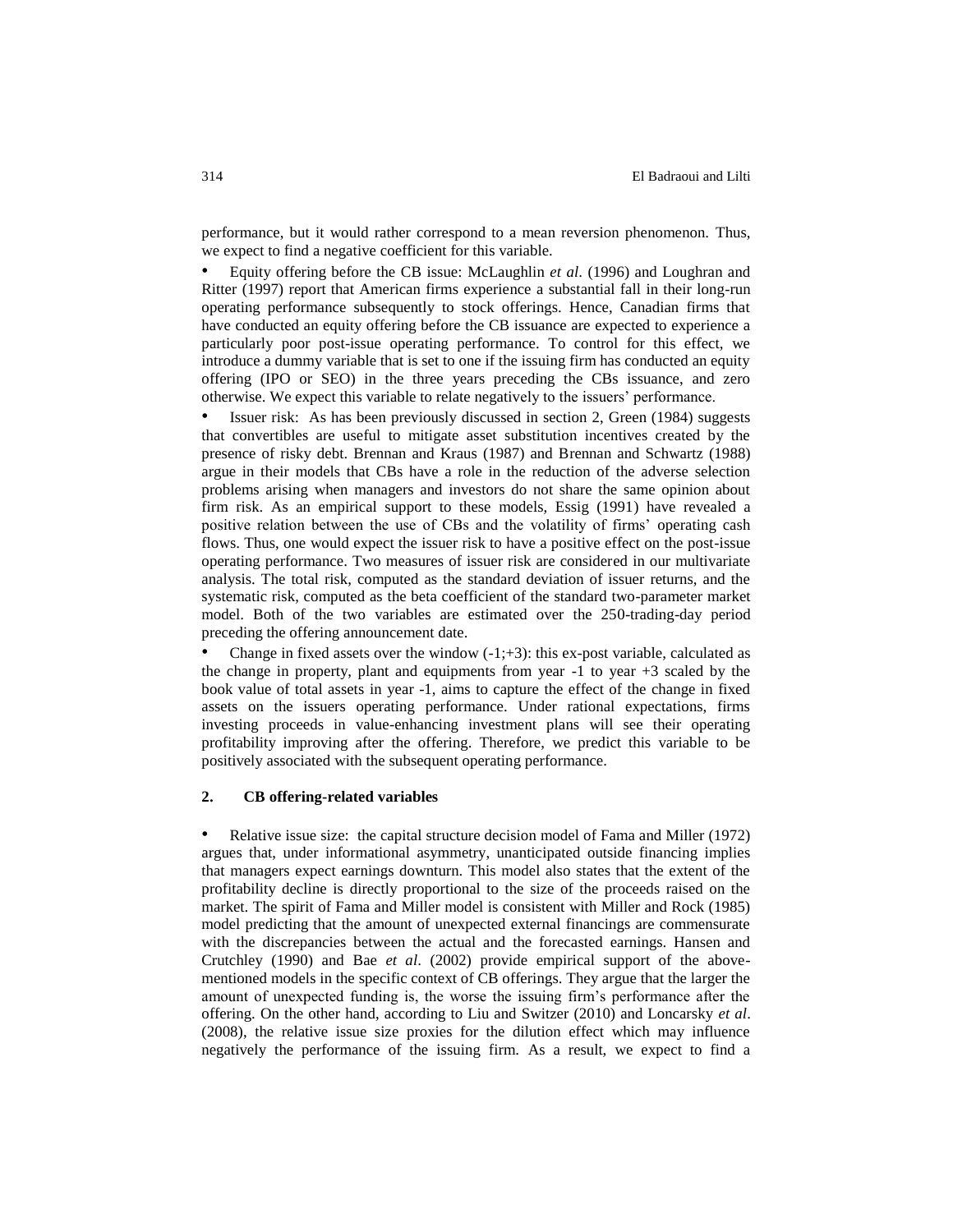significant negative relation between the relative offer size, computed as the offering proceeds divided by the book value of assets in year -1, and the post-issue operating performance.

• Use of proceeds: The examination of offering prospectuses reveals that proceeds are mainly meant to fund investment plans and/or to refinance senior debt. According to the models of Green (1984) and Brennan and Kraus (1987), CB issues earmarked for short-term debt refinancing would involve a favourable reaction from investors. This was later confirmed by the empirical study conducted by Mehta and Khan (1995), who indicate that CBs are typically effective for debt refinancing. The effect of the stated use of proceeds is controlled for in our regressions by including a dummy variable which is equal to one if the intended use of issue proceeds is to fund internal or external investment activities, and zero otherwise.<sup>14</sup> This variable, ceteris paribus, is expected to load negatively on the post issue operating performance.

• Conversion premium: The higher the conversion premium, the higher the expected increase in the underlying stock price which is necessary in order for conversion to be attractive to the investor or for a mandatory conversion to be executed by the issuer. Therefore, a high conversion premium acts as a good signal revealing managers' optimism regarding the future opportunities of the issuer (Brennan and Kraus, 1987). We predict a positive association between this variable and the subsequent issuer's operating performance.

• Maturity: According to Flannery (1986), the issuance of short term debt would be perceived as a positive signal about the prospects of the issuing firm. However, both Brennan and Kraus (1987) and Brennan and Schwartz (1988) models suggest that typical CB issuers (i.e., small, highly levered and high-growth firms) should issue CBs with long maturities. The rational behind this hypothesis is the following: the issuance of straight debt with high maturity is generally associated with a lack of visibility regarding the investment policy of the issuing firm, leading to a significant increase of the risk undergone by debt providers. Nevertheless, this potential hazard with long maturities is substantially attenuated by the inclusion of the conversion feature in the bond offering. We expect the CB maturity to relate positively to post-issue operating performance.

#### **3. CBs market conditions**

• Dynamism of the CB market: Lewis *et al*. (1998) and Lewis *et al*. (2003) report dramatic cyclical swings in the number of CB issues in the US market. Indeed, "hot" periods are usually followed by "cold" periods. Spiess and Affleck-Graves (1999) showed that firms having issued during "hot" market windows tend to exhibit a strong fall in their stock price performance over the subsequent five years. The most likely explanation to this situation is the earnings management activity which seems particularly plausible around the time of CB issues. Indeed, earnings manipulation causes accounting profitability measures to be inflated up before CB financings and decline thereafter (Urcan and Kieschnick, 2007; Chou *et al*., 2009). To measure the marginal impact of CBs market conditions on the issuer performance, we include a dichotomous variable set to one if the issue occurs in a "hot" market and zero otherwise. We identify "hot" and "cold" periods using a methodology close to that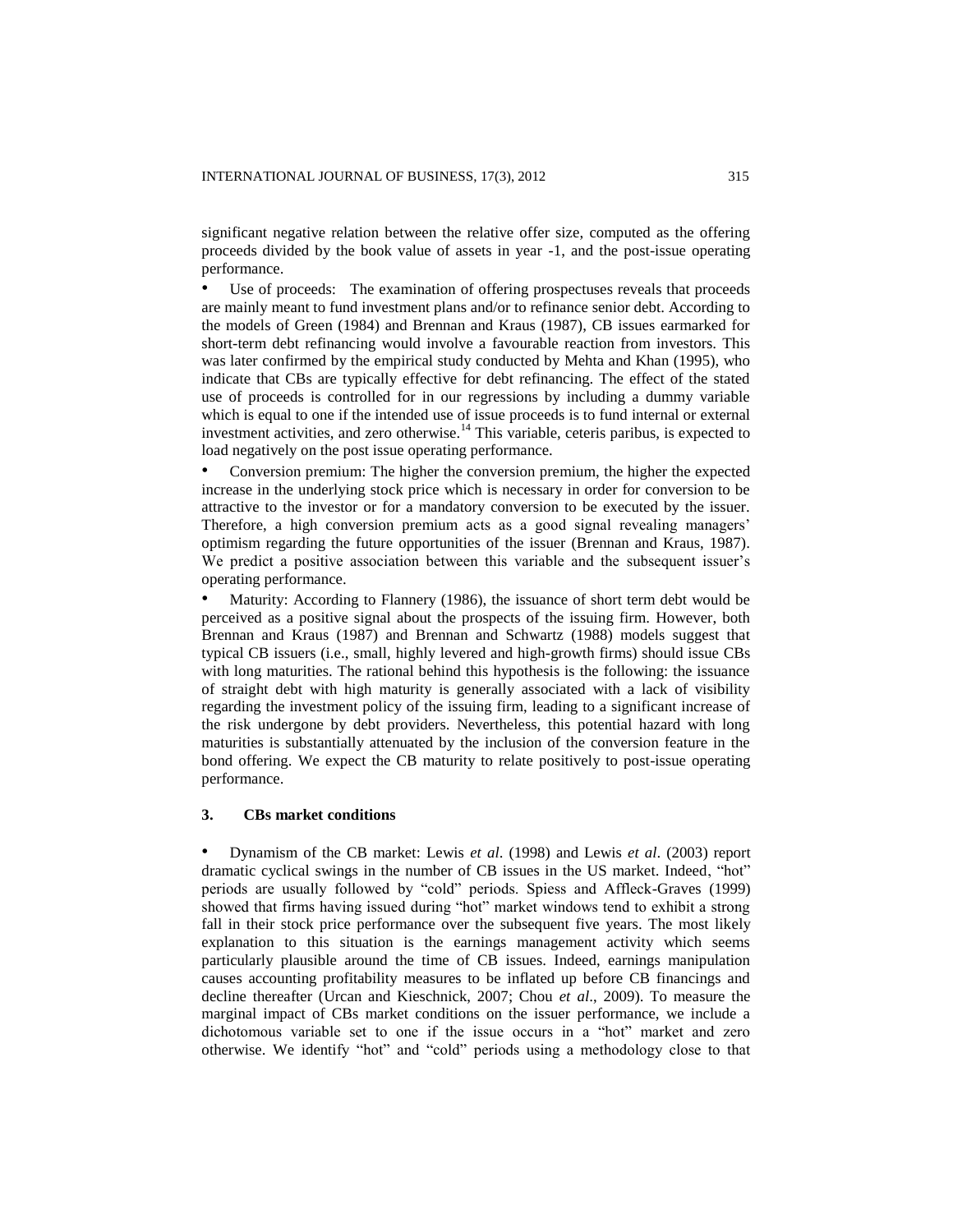suggested by Bayless and Chaplinsky (1996) in the context of equity offerings. Thus, initially, we compute the aggregate CB issue volume (expressed in 2002 real CA\$) using all offerings in the original sample. In a second step, we identify "hot" periods as being those for which annual turnover of issues exceeds the median annual volume over the period 1990-2002. By applying this definition, we could identify three "hot" periods between 1990 and 2002: 1990, 1993-1994 and 1999-2002.<sup>15</sup> We expect a negative sign for this dummy variable.

## **B. Results of the PLS Regressions**

The PLS regressions results are shown in Table 5. Note that, in order to save space, PLS1 regressions results are not presented, but they match perfectly those of PLS2 regressions.

Multivariate analysis of the determinants of issuers' long-term operating performance

|                                                          |                   | using PLS2 regressions |                        |              |
|----------------------------------------------------------|-------------------|------------------------|------------------------|--------------|
| Independent variables                                    | Expected<br>sign  | Model 1                | Model 2                | Model 3      |
| tercept                                                  |                   | $-45.51$               | $-44.15$               | $-34.24$     |
| Panel A : Issuer-specific variables                      |                   |                        |                        |              |
| $\overline{^{(1)}}$ Size Issuer                          | $\left( -\right)$ | $2.16***$              | $1.88***$              | $1.60^{***}$ |
| $^{(2)}$ M/B                                             | $(+)$             | 0.62                   | 0.54                   | 0.46         |
| $^{(3)}$ Intangibles                                     | $(+)$             | $21.79***$             | 18.92**                | $16.13*$     |
| $(4)$ Sales growth                                       | $(+)$             | $-0.50$                | $-0.43$                | $-0.37$      |
| $(5)$ Price run-up                                       | $(+)$             | 13.44*                 | $11.67^{\ast\ast\ast}$ | $9.95***$    |
| $^{(6)}$ Age                                             | $(-)$             | $0.14*$                | $0.12*$                | 0.10         |
| $(7)$ Financial slack                                    | $(+)$             | $-21.74***$            | $-18.87***$            | $-16.08$ **  |
| $(8)$ Leverage                                           | $(+)$             | $23.76***$             | 20.63                  | 17.58        |
| $(9)$ Performance <sub>(-2;-1)</sub>                     | $\left( -\right)$ | $-0.54$                | $-0.47$                | $-0.40$      |
| $(10)$ Stock issue                                       | $\left( -\right)$ | $-0.59$                | $-0.51$                | $-0.43$      |
| $(11)$ $\delta$                                          | $(+)$             | 20.41                  | 17.72                  | 15.10        |
| <sup>(12)</sup> $\beta$                                  | $(+)$             | 1.86                   | 1.62                   | 1.38         |
| <sup>(13)</sup> $\Delta$ Fixed assets <sub>(-1;+3)</sub> | $(+)$             | $44.22***$             | 38.39**                | $32.72***$   |
| Panel B: CB offering-related variables                   |                   |                        |                        |              |
| $\overline{^{(14)}}$ Relative issue size                 | $(-)$             | $-1.06$                | $-0.92$                | $-0.78$      |
| <sup>(15)</sup> Use of proceeds                          | $(-)$             | $-13.47***$            | $-11.69$ **            | $-9.97***$   |
| <sup>(16)</sup> Conversion premium                       | $(+)$             | 5.24                   | 4.55                   | 3.88         |
| $(17)$ Maturity                                          | $(+)$             | 0.53                   | 0.46                   | 0.39         |
| Panel C : CBs market conditions                          |                   |                        |                        |              |
| $\overline{^{(18)}}$ Hot/cold                            | $\left( -\right)$ | $-3.36$                | $-2.91$                | $-2.48$      |
| ${\bf N}$                                                |                   | 68                     | 68                     | 68           |
| R <sup>2</sup>                                           |                   | 21.68                  | 11.93                  | 13.96        |

| Table 5 |  |
|---------|--|
|         |  |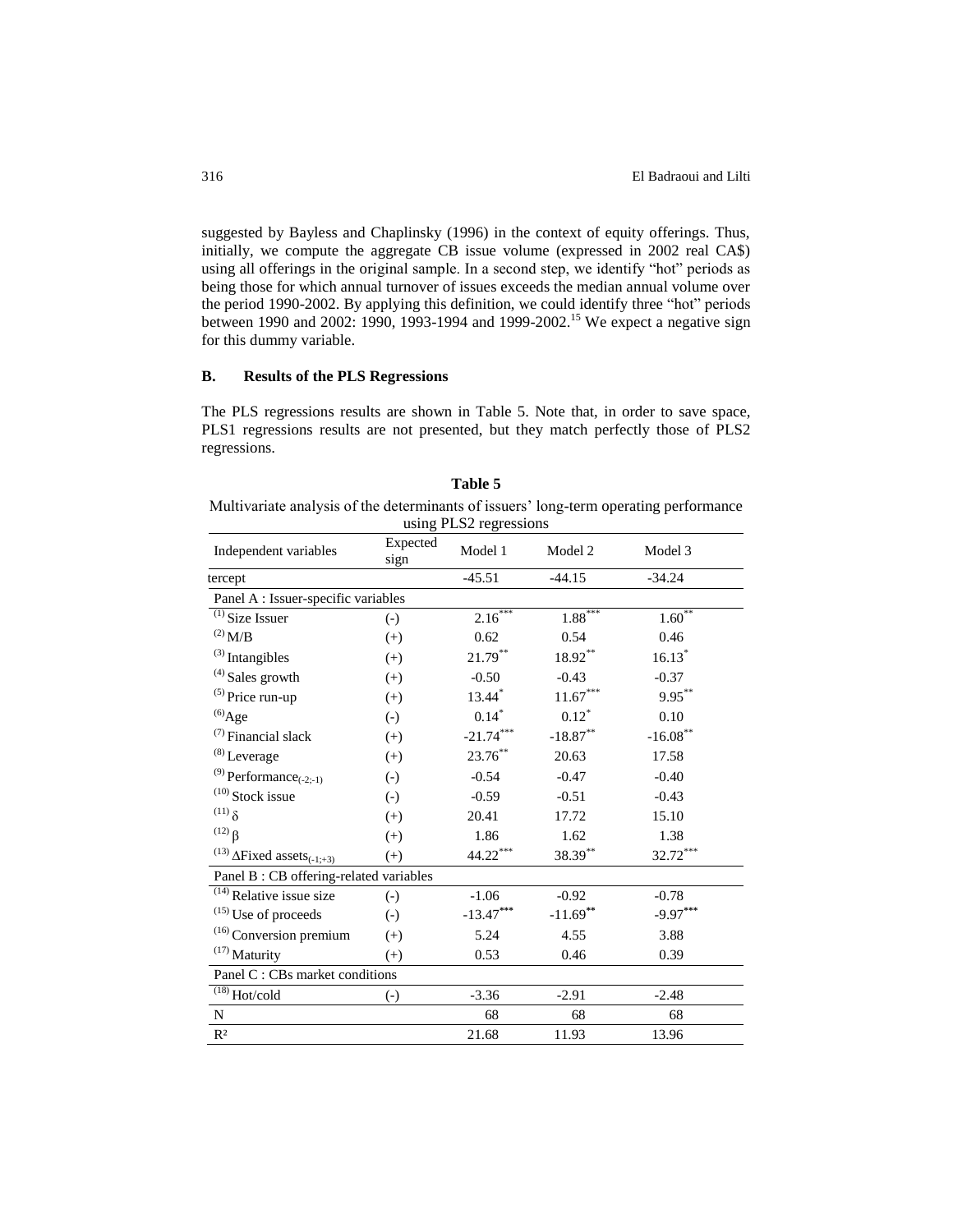Notes: Dependant variables are the issuer's unadjusted change in ROA (model 1), industry- and mean reversion-adjusted change in ROA (model 2), and size- and mean reversion-adjusted change in ROA (model 3). ROA is defined as EBITDA as a percent of the book value of total assets. The window retained in all models to measure the operating performance is  $(-1, +3)$ . Except indication, the values taken by the independent variables are computed on the data of the issuing firms at the end of year -1. The optimal number of principal components in the PLS regression is determined by cross validation (Jackknife). The values of regression coefficient are expressed in percentage. (1) Natural logarithm of the book value of total assets. (2) Market capitalization scaled by book value of equity. (3) Total intangible assets divided by the book value of total assets. (4) Sales growth over the period (-2; -1). (5) Issuer stock returns cumulated over the 75-tradingday period preceding the offering announcement date. (6) Number of years from the incorporation date to the offering date. (7) Cash and short term investments scaled by the book value of total assets. (8) Total debts divided by the book value of total assets. (9) change in issuer adjusted performance over the period (-1; -2). (10) Dummy being one if the issuer have undertaken an equity offering during the three years preceding the CB issue, and zero otherwise. (11) Annualized historical volatility estimated over the 250-trading-day period preceding the offering announcement date. (12) Equity systematic risk estimated by beta of the standard twoparameter market model over the 250-trading-day period preceding the offering announcement date. (13) Change in property, plant and equipments over the window  $(-1;+3)$  scaled by the book value of total assets in year -1. (14) Gross proceeds of the issue standardized by the book value of total assets. (15) Dummy variable being one when the intended use of the proceeds is the financing of an investment plan and zero otherwise. (16) The percentage amount by which the price of the CB exceeds the underlying stock price at the offering announcement date. (17) Number of years until the expiration date of the CB. (18) Dummy variable taking the value one if the CB offer took place during a "hot" period and zero if not. To identify "hot" periods, we adopted a methodology close to that applied by Bayless and Chaplinsky (1996) in the context of stock offerings. Thus, initially, we computed the aggregate CB issue volume (expressed in 2002 real CA\$) over the period 1990-2002. In a second step, we identified the "hot" periods as being those for which annual turnover of issues exceed the median annual volume over the period 1990-2002. By applying this definition, we could identify three "hot" periods between 1990 and 2002: 1990, 1993-1994 and 1999-2002.  $\dot{ }$  : p < 0.1;  $\dot{ }$  in p < 0.05;  $\degree: p < 0.01.$ 

Panel A shows that the size of the issuing firm influences its long-term operating performance favourably. The regression coefficient associated with this variable is positive in all models and statistically significant at least at five percent level. Thus, the post offering under performance proves to be stronger for the smaller issuers. This evidence, however, contradict the normative models of Brennan and Kraus (1987), Brennan and Schwartz (1988) and Stein (1992). It is also not congruent with the empirical findings of Spiess and Affleck-Graves (1999) who point out in the US market that the underperformance is less pronounced for small issuers (1st and 2nd quintiles) during the five years following the offering.

With respect to variables proxying for growth opportunities and informational asymmetry between investors and managers (i.e., M/B, proportion of intangibles, sales growth and price run-up), we find that only proportion of intangibles and price run-up are statistically significant at conventional levels. In addition, their regression coefficients are positive as hypothesized. The changes in operating performance are positively and significantly (except in model 3) related to the issuer age, considered also as a proxy of adverse selection costs. Although this result is inconsistent with our expectations, it is however in harmony with Spiess and Affleck-Graves (1999) empirical findings that long-run underperformance is more severe for young firms. It is worth mentioning as well that Loughran and Ritter (1995) or Spiess and Affleck-Graves (1995) came to the same conclusion while examining the long-run performance of American SEOs. Contrary to our predictions, the regression coefficient of the "financial slack" variable, proxying for the agency costs induced by the free cash flows, is negative and statistically significant at least at five percent level in all models.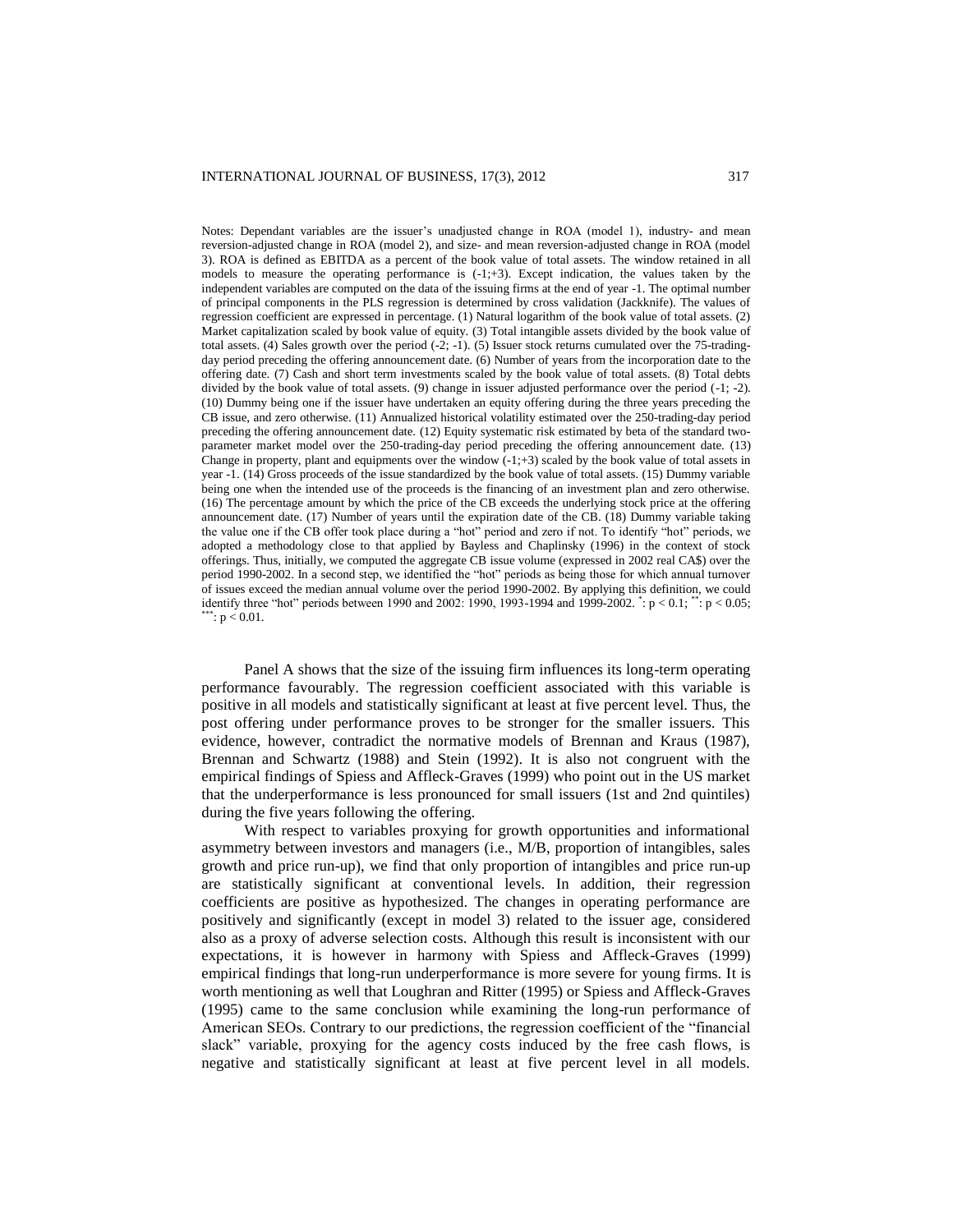Consistent with the assumption derived from Stein's (1992) model and the empirical reports of McLaughlin *et al*. (1998), issuer leverage appears to load positively on the operating performance changes. This indicates that highly levered issuers have better operating performance.

With regard to the run-up in operating performance before the CB offering (i.e., Performance $_{(-2,-1)}$  variable), the estimated coefficients are negative as expected, but they lack statistical significance. Thus, the regression results do not support the timing hypothesis. Also, the influence of new equity issue activity prior to the CBs offering does not seem strong enough to explain the performance decline. In conformity with our expectations, the systematic and idiosyncratic risk load positively on the issuer performance. However, the regression coefficients of these two variables are not statistically significant in none of the three models. This calls into question the theoretical models of convertible debt financing stating that CB issues are conducted by firms anticipating an improvement in business conditions, but facing asset substitution costs or adverse selection costs resulting from uncertainty about firm risk (Brennan and Kraus, 1987; Brennan and Schwartz, 1988). The coefficient of changes in the level of fixed assets is significantly positive in all models, implying Canadian firms allocate offering proceeds to value enhancing investments.

The analysis of the variables related to the offering (panel B) seems to show that all of them present signs which are consistent with our expectations. Nevertheless, only the coefficient associated to the potential use of proceeds is statistically significant at customary thresholds in all models. This negative sign suggests that Canadian issuers planning to use the offer proceeds to fund their internal and/or external growth are characterized by a stronger post-issue underperformance than those intending to use the proceeds to repay existing senior debt. These results support the rationales of Brennan and Kraus (1987) and Brennan and Schwartz (1988), and are congruent with the early empirical findings of Mehta and Khan (1995). However, they seem somewhat contradicting our previous result on the relationship between the change in fixed assets and the operating performance. Two explanations can be proposed to explain this conflicting evidence. First, the formally stated motive of the offering may diverge from the actual intentions of the issuer (Akhigbe *et al*., 1997). Second, the issue motive remains ambiguous in several offerings in the sample (e.g. mixed use rather than either investment or refinancing). This renders the method employed to determine issuer motivation to some extent arbitrary, thus increasing the likelihood of measurement error in this independent variable.

Lastly, in accordance with our expectations, the coefficient associated to the variable proxying for CBs market dynamism exhibits a negative sign, although it is not significant at conventional thresholds.

## **VII. CONCLUSION**

The objective of this study is twofold. First, we evaluate the long-run operating performance of CB issuing firms in Canada; and second, we identify factors which are likely to explain this performance.

In the first place, drawing on the long-run event study methodology, we find that Canadian CB issuing firms' exhibit significantly lower operating performances vis-avis their matched counterparts during the post-offering period. This conclusion is robust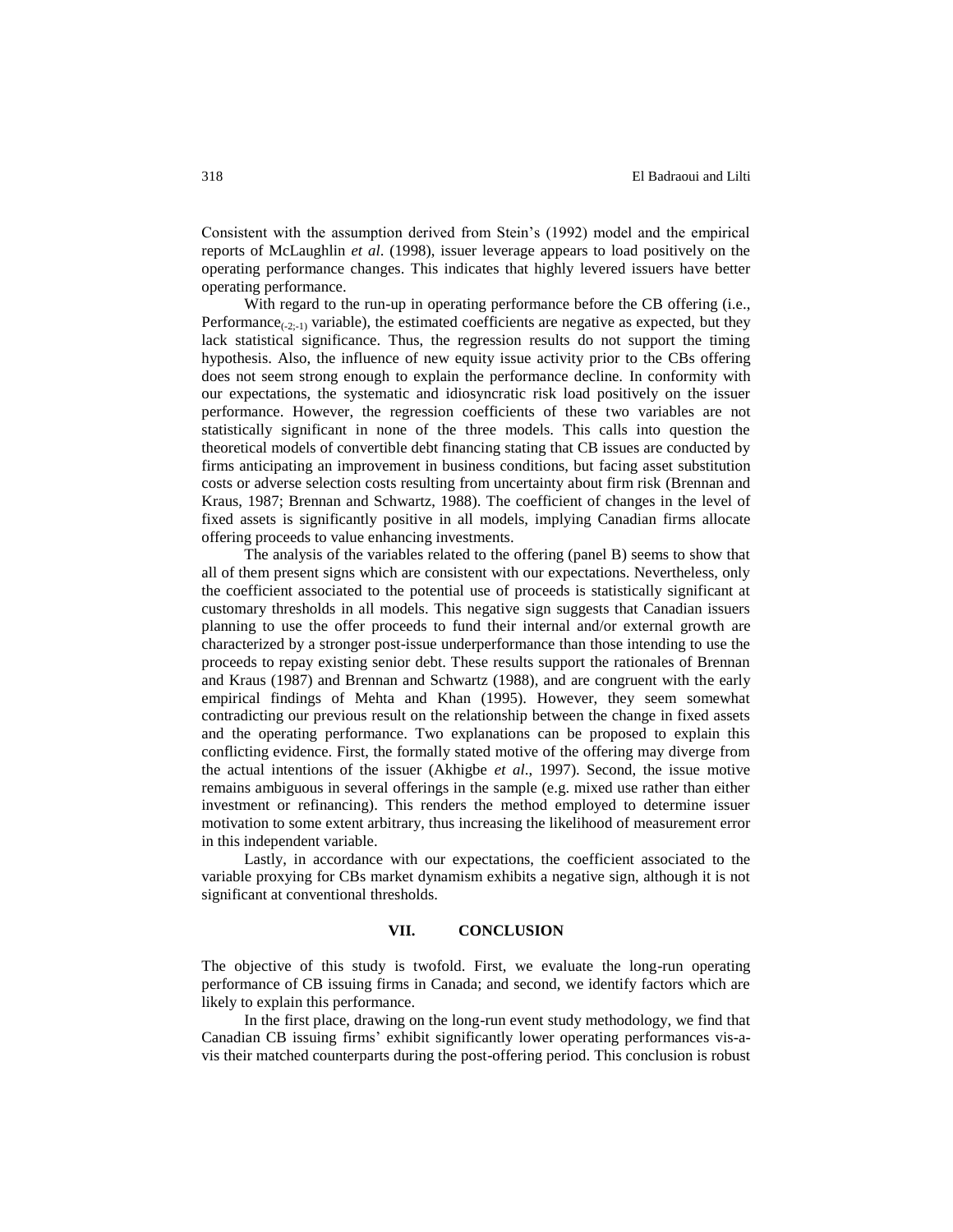with respect to a range of performance measures and benchmarks suggested in the theoretical and empirical literature. Consistent with the conclusions of previous studies undertaken in the American context, CB offerings can be used to forecast poor subsequent operating performance. The similarity of our results to those reported within the prior literature on IPOs and SEOs supports the conclusion by Stein (1992) that convertible debt is used as a "backdoor" equity substitute. Our findings also provide evidence that this post-issue downturn is partially attributable to an industry effect. However, contrary to previous research on the topic, our study fails to show any significant improvement in CB issuers' performance before raising funds on the market. This result, thus, does not lend support to the "window of opportunity" hypothesis which puts forward the opportunistic timing by management as the main motivation of equity-linked offerings.

Secondly, we perform a multivariate analysis based on the PLS approach in order to examine the link between issuers' operating performance and three groups of variables characterizing, respectively, the issuing firm, the offering and the market conditions where the offer took place. The results suggest that the level of the operating performance is significantly correlated, on one hand, with factors related to the issuing firm, such as its size, financial leverage and future growth opportunities, and on the other hand with the intended use of the offering proceeds. The offering market conditions however do not seem to have a perceptible impact on the operating performance of the issuing firm. Furthermore, it is worth noticing that the signs of the regression coefficients are not always in conformity with those predicted by the theories providing explanation for the use of CBs. This suggests that the CB offering is not inevitably the result of a rational decision made in order to signal the good profitability prospects of the issuer in a context of information asymmetry or to eliminate ex-post agency costs. Rather, our findings appear to reinforce the capital rationing hypothesis by the equity market. According to this hypothesis, in the presence of adverse selection and moral hazard costs, the financial market, fearing an ineffective allocation of resources, does not intend to satisfy all the demand that it receives. This obliges firms seeking equity financing ("would be" equity issuers) to rely on CB offerings in the hope that they will be later converted into equity (Lewis *et al*., 2001).

Lastly, Lewis *et al*. (2003) in the American context and Loncarski *et al*. (2008) in the Canadian context show that the wealth effect associated with the announcement of convertible debt offerings is conditional to the CB design (equity-, mixed- or debtlike). Thus, the natural extension of this article would be to check whether our conclusions on the issuers' operating performance and its determinants could be altered when the CB design is taken into consideration.

#### **ENDNOTES**

- 1. See Cheng *et al*. (2005) or Abhyankar and Dunning (1999) for a literature survey.
- 2. Stein's "backdoor equity" model is an adaptation of the adverse selection model suggested by Myers and Majluf (1984). It identifies the most suitable financing vehicle depending on the firms' characteristics in terms of information asymmetry and financial distress. This model predicts that high quality firms issue straight bonds and low quality firms issue equity, whereas medium quality firms choose CBs.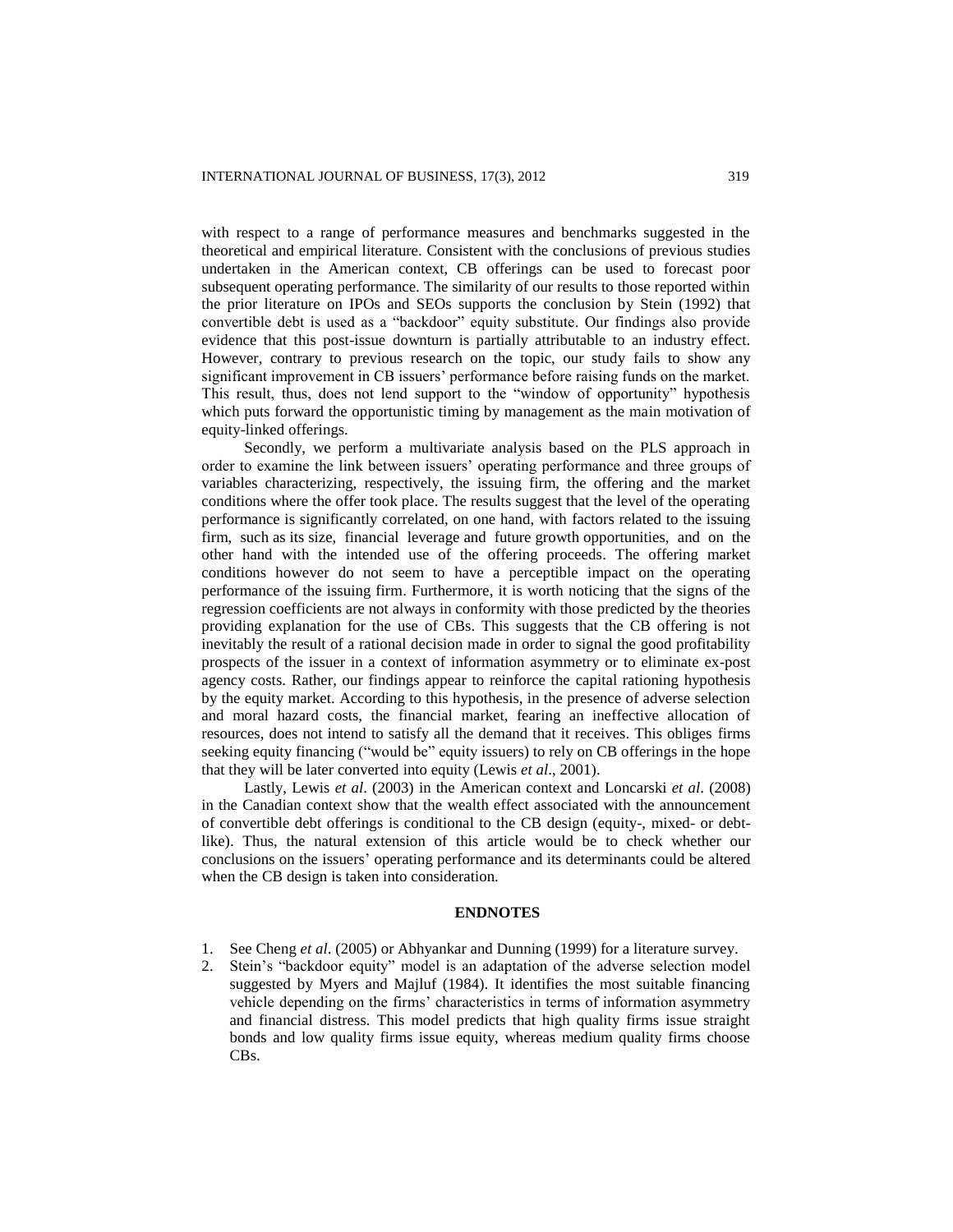- 3. Published studies on Canadian CBs include Loncarski *et al*. (2008) and Loncarski *et al*. (2009). The former analyzed the issuer motives and the announcement effects of CBs, whereas the later focused on the pricing and arbitrage on CBs.
- 4. Early surveys directed to managers of several American firms show that about twothirds of the managers surveyed indicate that their ultimate desire was to raise equity and that they believe their stock price would increase over time (Pilcher, 1955; Brigham, 1966; Hoffmeister, 1977). However, more recent survey analyses provide evidence both for the delayed equity and the sweetened debt viewpoints on CBs (Billingsley and Smith, 1996; Graham and Harvey, 2001).
- 5. Since issuers' operating performance is studied over seven fiscal years surrounding the offer fiscal year (i.e.,  $(-3;+3)$ ), the overall time period covered by our study is 1987-2006. We do not use data prior to 1987 because several variables in our analysis are not available in a consistent fashion prior to that year.
- 6. Empirical studies have shown that proceeds from CB offerings (in both absolute and relative terms) are higher than the average proceeds raised in the context of equity or straight debt offerings (see, for instance, Mikkelson and Partch (1986), Lewis *et al*. (1999), Eckbo *et al*. (2000) and Bae *et al*. (2002)).
- 7. According to the World Federation of Exchanges, the average number of quoted companies in the TSX Group is 978 over the period 1995-2006, whereas the corresponding number for the US market (NYSE and NASDAQ) is 13,440 during the same period.
- 8. Unless specifically stated otherwise, these years will be noted henceforth as year 3, year -2, year -1, year +1, year +2, and year +3; with year 0 being the offering fiscal year.
- 9. Teoh *et al*. (1998a) and Teoh at *al*. (1998b), amongst others, present evidence indicating that managers of firms that considering to make an IPO or a SEO have incentive to boost earnings relative to cash flows by means of discretionary accruals. Recently, Kieschnick and Urcan (2007) came to the same conclusion for CB issuers.
- 10. The general tenor of our results is unaffected when we use *ROS* as an alternative measure of operating performance. Thus we prefer to not report them in the current article.
- 11. In their simulations, Barber and Lyon (1996) have tested several combinations of control variables. They have shown that matching sample firms to control firms on size and pre-event performance, without regard to industry, provides well specified test statistics.
- 12. Barber and Lyon (1996, p. 396) state that "*without exception, the models that yield well specified, powerful test statistics incorporate a firm's past performance*".
- 13. PLS (partial least squares) regression is a recent technique that generalizes and combines features from principal component analysis and ordinary multiple regression. We preferred this technique to other traditional regression techniques, such as OLS regression, for a number of reasons. In fact, PLS regression functions with missing data (2% observations in the independent variables matrix are missing in our sample). Moreover, this method is based on few probabilistic assumptions (e.g. normality is not required). It also addresses the multicollinearity issue which makes OLS estimates irrelevant (the absolute value of six correlation coefficients in our sample is larger than 40% with *p*-values less than 1%). Finally, the use of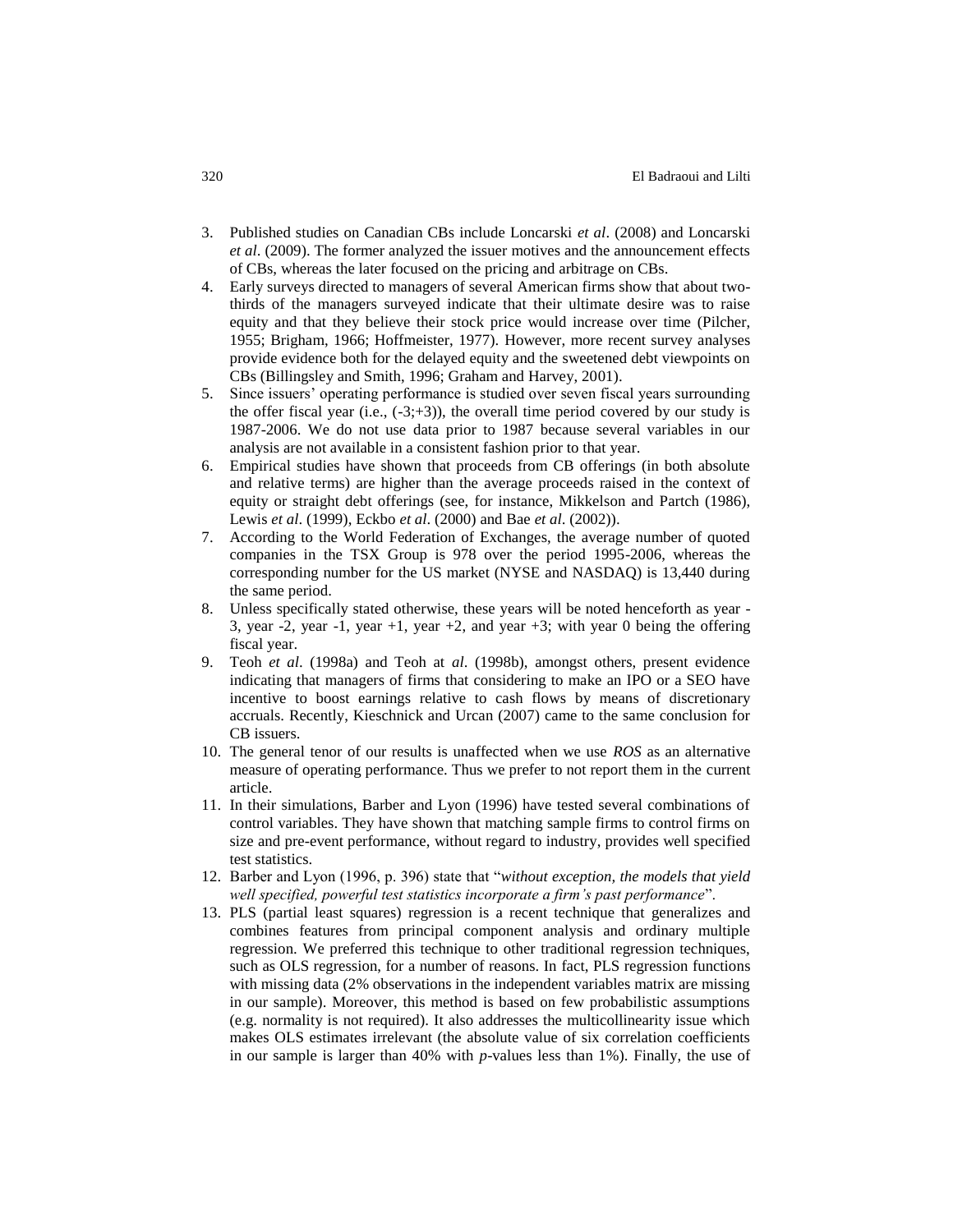PLS technique has been strongly recommended in situations where the number of exogenous variables is large (18 variables in the current study), surpassing even the number of observations.

- 14. The majority of offering prospectuses indicates more than one single purpose for the offering, thus rendering difficult the calculation of this variable. To deal with this problem, and in line with Akhigbe *et al*. (1997), we consider the issue motive that is listed first under the heading "Use of proceeds" of the offering prospectus as being the main motivation of issue.
- 15. Similarly to us, Loncarski *et al*. (2008) report that CB offerings exhibit some bunching in the Canadian market, with "hot" periods being 1993-1994 and the end of the 1990s forwards.

#### **REFERENCES**

- Abhyankar, A., and K.Y. Ho, 2006, "Long-run Abnormal Performance Following Convertible Preference Share and Convertible Bond Issues: New Evidence from the UK," *International Review of Economics and Finance*, 15, 79-119.
- Akhigbe, A., J.C. Easterwood, and R.R. Pettit, 1997, "Wealth Effects of Corporate Debt Issues: the Impact of Issuer Motivations, "*Financial Management*, 26, 32-47.
- Anand, A., 2005, "An Analysis of Enabling vs. Mandatory Corporate Governance Post Sarbanes-Oxley," *The Delaware Journal of Corporate Law,* 31, 229-252
- Bae, G.S., J. Jinho, H.L. Sun, and A.P. Tang, 2002, "Stock Returns and Operating Performance of Securities Issuers," *Journal of Financial Research,* 25, 337-352.
- Barber, B.M., and J. Lyon, 1996, "Detecting abnormal operating performance: The empirical power and specification of test statistics," *Journal of Financial Economics,* 41, 359-399.
- Bayless, M., and S. Chaplinsky, 1996, "Is there a Window of Opportunity for Seasoned Equity Issuance?" *Journal of Finance,* 51, 253-278.
- Berger, P.G., E. Ofek, and D.L. Yermack, 1997, "Managerial Entrenchment and Capital Structure Decisions," *Journal of Finance,* 52, 1411-1438.
- Billingsley, R.S., and D.M. Smith, 1996, "Why Do Firms Issue Convertible Debt?" *Financial Management,* 25, 93-99.
- Brennan, M.J., and A. Kraus, 1987, "Efficient Financing under Asymmetric Information," *Journal of Finance,* 42, 1225- 1243.
- Brennan, M.J., and E.S. Schwartz, 1988, "The Case for Convertibles," *Journal of Applied Corporate Finance,* 1, 55–64.
- Brigham, E.F., 1966, "An Analysis of Convertible Debentures: Theory and Some Empirical Evidence," *Journal of Finance*, 21, 35-54.
- Cheng, W., N. Visaltanachoti, and P. Kesayan, 2005, "A Stock Market Reaction Following Convertible Bond Issuance: Evidence from Japan," *International Journal of Business*, 10, 323-339.
- Chou, D.W., C.E. Wang, S.S. Chen, and S. Tsai, 2009, "Earnings Management and the Long-run Underperformance of Firms Following Convertible Bond Offers," *Journal of Business Finance & Accounting,* 36, 73-98.
- Desrosiers S., J.F. L'Her, and L. Sauriol, 2004, "Les SEO: Bon Ou Mauvais Présage à Long-term?" *Canadian Investment Review, Autumn*, 5-9.
- Diamond, D.W., 1991, "Monitoring and Reputation: the Choice between Bank Loans and Directly Placed Debt," *Journal of Political Economy*, 99, 689-721.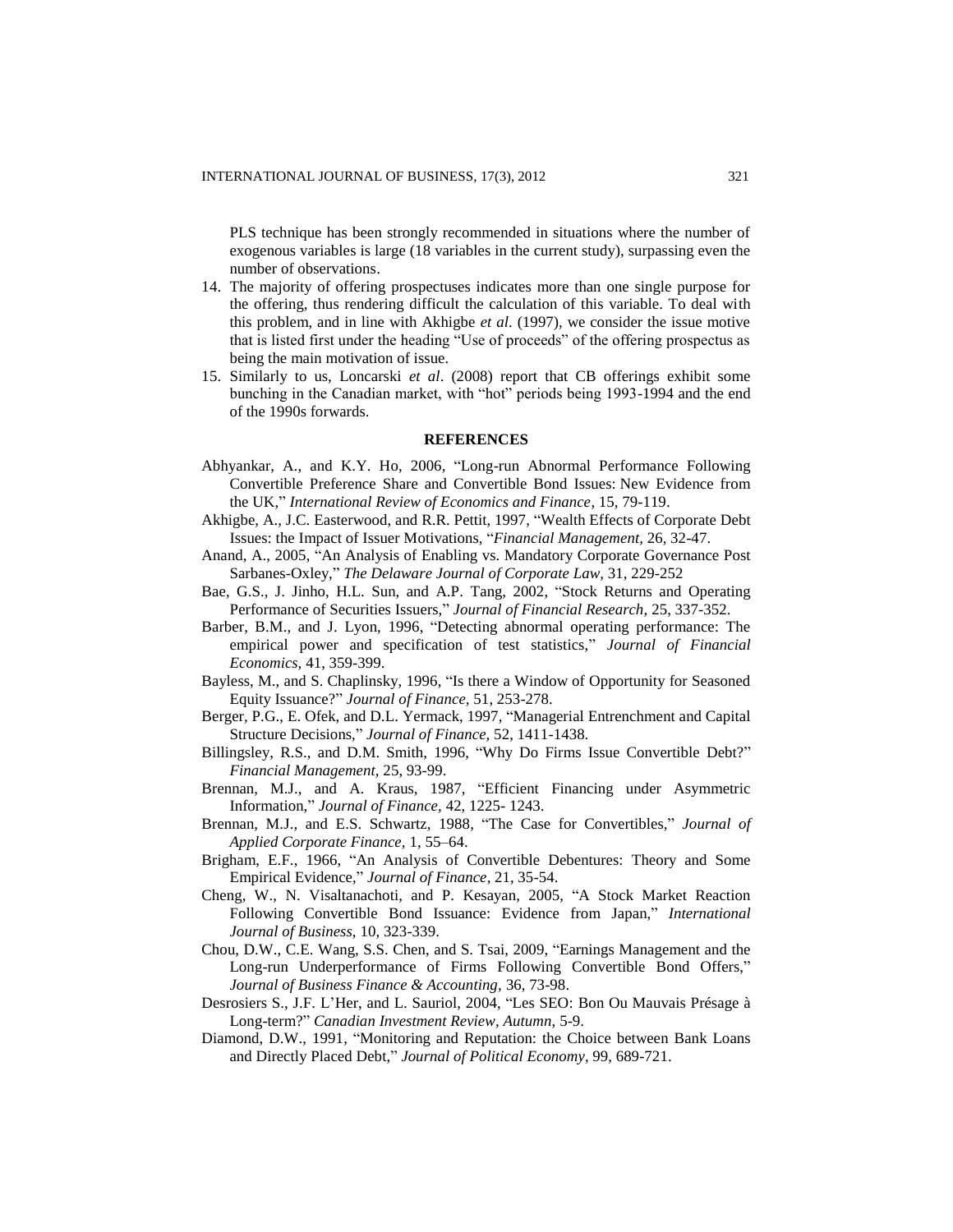- Eckbo, B.E., R.W. Masulis, and O. Norli, 2000, "Seasoned Public Offerings: Resolution of the 'New Issues Puzzle'," *Journal of Financial Economics,* 56, 251- 291.
- Essig, S.M., 1991, "Convertible Securities and Capital Structure Determinants," *Unpublished Ph.D. dissertation*, University of Chicago.
- Fama E.F., 1998, "Market Efficiency, Long-term Returns, and Behavioral Finance," *Journal of Financial Economics,* 49, 283-306.
- Fama, E.F., and M.H. Miller, 1972, "The Theory of Finance, Holt, Rinehart, and Wilson," New York.
- Flannery, M.J., 1986, "Asymmetric Information and Risky Debt Maturity Choice," *Journal of Finance*, 41, 19-37.
- Graham, J.R., and C.R. Harvey, 2001, "The Theory and Practice of Corporate Finance: Evidence from the Field," *Journal of Financial Economics*, 60, 187-243.
- Green, R.C., 1984, "Investment Incentives, Debt, and Warrants," *Journal of financial economics*, 13, 115-136.
- Hansen, R.S., and C. Crutchley, 1990, "Corporate Earnings and Financings: an Empirical Analysis," *Journal of Business,* 63, 347-371.
- Hesterberg, T., S. Monaghan, D.S. Moore, A. Clipson, and R. Epstein, 2003, "Bootstrap Methods and Permutation Tests," W.H. Freeman and Company, New York.
- Hoffmeister, J.R., 1977, "Use of Convertible Debt in the Early 1970s: A Reevaluation of Corporate Motives," *Quarterly Review of Economics and Business*, 17, 23-32.
- Jensen, M.C., 1986, "Agency Costs of Free Cash Flow, Corporate Finance, and Takeovers," *American Economic Review,* 76, 323-329.
- Kang, J.K., Y.C. Kim, and R.M. Stulz, 1999, "The Underreaction Hypothesis and the New Issue Puzzle: Evidence from Japan," *The Review of Financial Studies*, 12(3), 519-534.
- Kim, Y.C., and R.M. Stulz, 1992, "Is There a Global Market for Convertible Bonds?," *Journal of Business* 65, 75-91.
- King, M.R., and E. Santor, 2008, "Family Values: Ownership Structure, Performance and Capital Structure of Canadian Firms," *Journal of Banking and Finance*, 32, 2423-2432.
- Lee, I., and T. Loughran, 1998,"Performance Following Convertible Bond Issuance," *Journal of Corporate Finance,* 4, 185-207.
- Lewis, C.M., R.J. Rogalski, and J.K. Seward, 1998, "Agency Problems, Information Asymmetries, and Convertible Debt Security Design," *Journal of Financial Intermediation,* 7(1), 32-59.
- Lewis, C.M., R.J. Rogalski, and J.K. Seward, 2001, "The Long-run Performance of Firms that Issue Convertible Debt: an Empirical Analysis of Operating Characteristics and Analyst Forecasts," *Journal of Corporate Finance*, 7, 447-474.
- Lewis, C.M., R.J. Rogalski, and J.K. Seward, 2003, "Industry Conditions, Growth Opportunities and Market Reactions to Convertible Debt Financing Decisions," *Journal of Banking and Finance*, 27, 153-181.
- Liu, J., and L.N. Switzer, 2010, "Liquidity Risk, Firm Risk, and Issue Risk Premium Effects on the Abnormal Returns to New Issues of Convertible Bonds," *International Journal of Business*, 15, 333-346.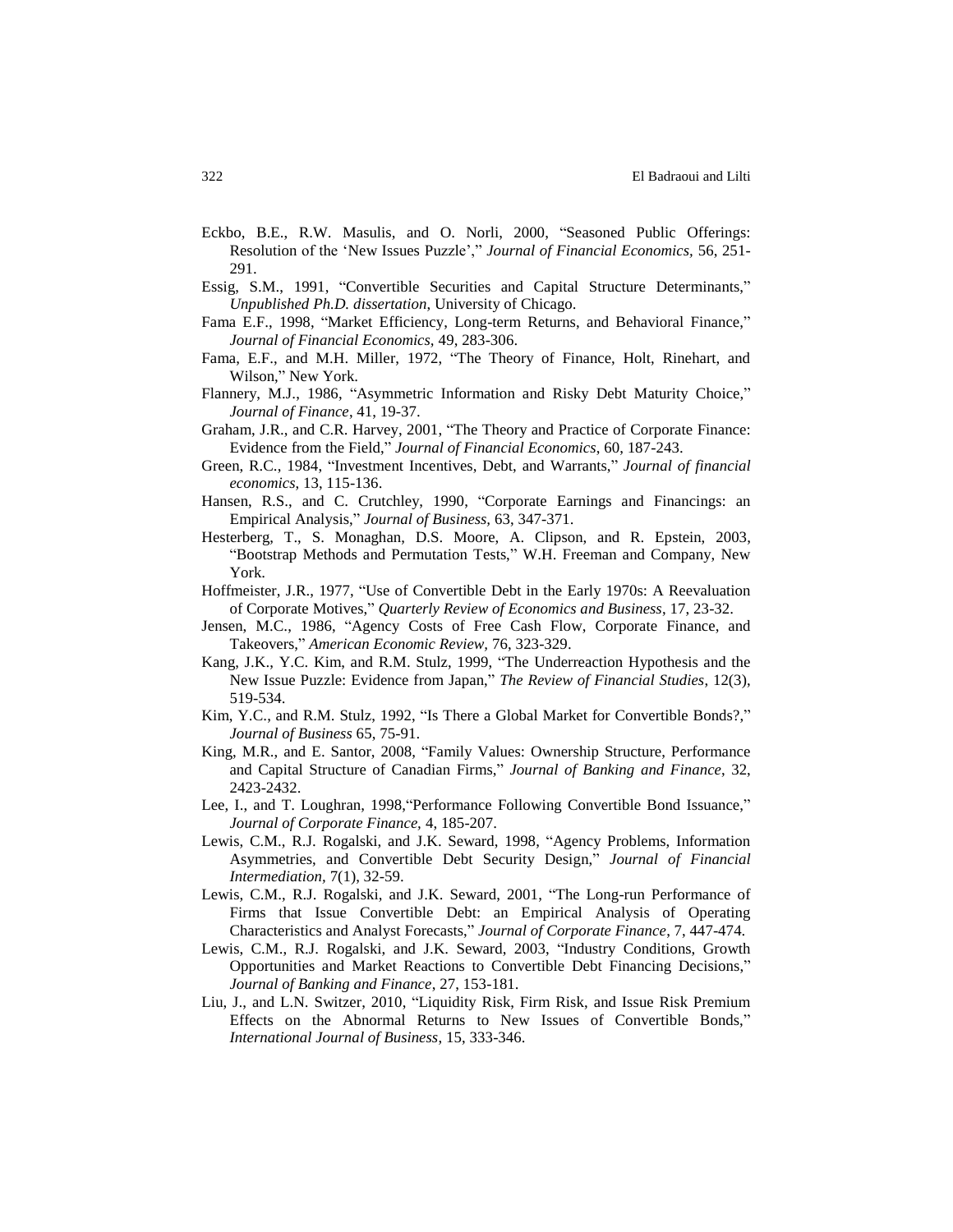- Loncarski, I., J.T. Horst, and C. Veld, 2009, "The Rise and Demise of the Convertible Arbitrage Strategy," *Financial Analysts Journal,* 65, 1-16.
- Loncarski, I., J.T. Horst, and C. Veld, 2008,"Why do Companies Issue Convertible Bond Loans? An Empirical Analysis for the Canadian Market*", Canadian Journal of Administrative Sciences*, 25, 214-236.
- Loughran, T., and J. Ritter, 1997, "The Operating Performance of Firms Conducting Seasoned Equity Offerings," *Journal of Finance,* 52, 1823-1850.
- Loughran, T., and J. Ritter, 1995, "The New Issues Puzzle," *Journal of Finance*, 50, 23-51.
- Lucas, M., and R. McDonald, 1990, "Equity Issues and Stock Prices Dynamics," *Journal of Finance*, 45, 1019-1044.
- Mayers, D., 1998, "Why Firms Issue Convertible Bonds: the Matching of Financial and Real Options," *Journal of Financial Economics*, 47, 83-102.
- McLaughlin, R.M., A. Safieddine, and G.K. Vasudevan, 1996, "The Operating Performance of Seasoned Equity Issuers: Free Cash Flow and Post-issue Performance," *Financial Management*, 25, 41–53.
- McLaughlin, R.M., A. Safieddine, and G.K. Vasudevan, 1998, "The Long-run Performance of Convertible Debt Issuers," *Journal of Financial Research*, 21, 373- 388.
- Mehta, D.R., and A.Q. Khan, 1995, "Convertible Bond Issues: Evidence from Security Markets," *Financial Review*, 30, 781-807.
- Mikkelson, W.H., and M.M. Partch, 1986, "Valuation Effects of Security Offerings and the Issuance Process," *Journal of Financial Economics,* 15, 31-60.
- Miller, M.H., and K. Rock, 1985, "Dividend Policy under Asymmetric Information," *Journal of Finance*, 40, 1031-1051.
- Morck, R., D.A. Stangeland, and B. Yeung, 2000, "Inherited Wealth, Corporate Control, and Economic Growth: the Canadian Disease," In *Concentrated Corporate Ownership*, 1st edn (Ed.) Morck, R., University of Chicago Press, Chicago, Illinois.
- Myers, S.C., and N. Majluf, 1984, "Corporate Financing and Investment Decisions when Firms have Information that Investors do not have," *Journal of Financial Economics,* 13, 187-221.
- Pilcher, C.J., 1955, "Raising Capital with Convertible Securities, " *Michigan Business Studies*, University of Michigan, n°21/2.
- Spiess, D.K., and J. Affleck-Graves, 1995, "Underperformance in Long-run Stock Returns Following Seasoned Equity Offerings," *Journal of Financial Economics*, 38, 243-267.
- Spiess, D.K., and J. Affleck-Graves, 1999, "The Long-run Performance of Stock Returns Following Debt Offerings," *Journal of Financial Economics,* 54, 45-73.
- Stein, J., 1992, "Convertible Bonds as a Backdoor Equity Financing," *Journal of Financial Economics,* 32, 3-21.
- Stulz, R.M., 1990, "Managerial Discretion and Optimal Financing Policies," *Journal of Financial Economics,* 26, 3-27.
- Teoh, S.H., I. Welch, and T.J. Wong, 1998, "Earnings Management and the Long-run Market Performance of Initial Public Offerings, " *Journal of Finance*, 53, 1935- 1974.